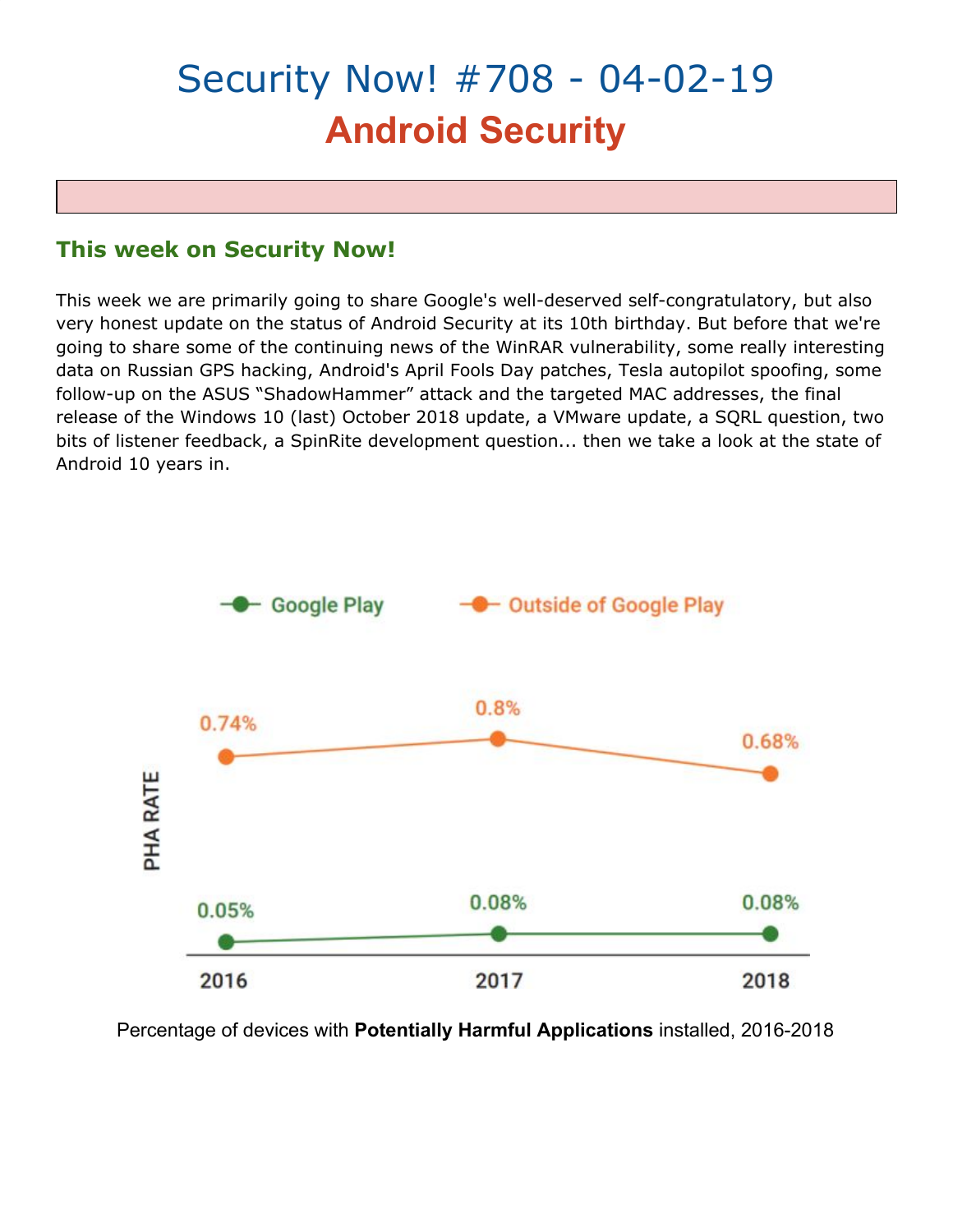# **Security News**

# **FireEye weighs in on the WinRAR vulnerability**

[https://www.fireeye.com/blog/threat-research/2019/03/winrar-zero-day-abused-in-multiple-ca](https://www.fireeye.com/blog/threat-research/2019/03/winrar-zero-day-abused-in-multiple-campaigns.html) [mpaigns.html](https://www.fireeye.com/blog/threat-research/2019/03/winrar-zero-day-abused-in-multiple-campaigns.html)

#### Title: "WinRAR Zero-day Abused in Multiple Campaigns"

I'm unsure that this counts as a 0-day any longer, but it's interesting and educational to see how much focus and abuse an exploitable flaw in a widely used archive expansion flaw can obtain.

<quote> WinRAR, an over 20-year-old file archival utility used by over 500 million users worldwide, recently acknowledged a long-standing vulnerability in its code-base. A recently published path traversal zero-day vulnerability, disclosed in CVE-2018-20250 by Check Point Research, enables attackers to specify arbitrary destinations during file extraction of 'ACE' formatted files, regardless of user input. Attackers can easily achieve persistence and code execution by creating malicious archives that extract files to sensitive locations, like the Windows "Startup" Start Menu folder. While this vulnerability has been fixed in the latest version of WinRAR (5.70), WinRAR itself does not contain auto-update features, increasing the likelihood that many existing users remain running out-of-date versions.

FireEye has observed multiple campaigns leveraging this vulnerability, in addition to those already discussed by 360 Threat Intelligence Center. Below we will look into some campaigns we came across that used customized and interesting decoy documents with a variety of payloads including ones which we have not seen before and the ones that used off-the-shelf tools like PowerShell Empire. </quote>

#### *Campaign 1: Impersonating an Educational Accreditation Council letter*

When the ACE file Scan Letter of Approval.rar is extracted with vulnerable WinRAR versions lower than 5.70, it creates a file named winSrvHost.vbs in the Windows Startup folder without the user's consent. The VBScript file is executed the next time Windows starts up.

To avoid user suspicion, the ACE file contains a decoy document, "Letter of Approval.pdf", which purports to be from CSWE, the Council on Social Work Education. This seems to be copied from CSWE website.

The VBS file in the Startup folder will be executed by wscript.exe when Windows starts up. The VBS code first derives an ID for the victim using custom logic based on a combination of the ComputerName, Processor identifier and Username. It obtains these from environment strings. The malware reaches out to the C2 server at 185.162.131.92 via an HTTP request. The actual communication is via the HTTP query's Authorization header where the VBS backdoor places the base64-encoded data, including the victim ID and the ComputerName. The backdoor than extracts the base64-encoded data from the Authorization header of the HTTP response from the C2 server and decodes it. The decoded data starts with the instruction code from the C2 server, followed with additional parameters...

Upon decoding, the commands are found to be "ok ok", which we believe is the default C2 command. After some C2 communication, the C2 server responded with instructions to download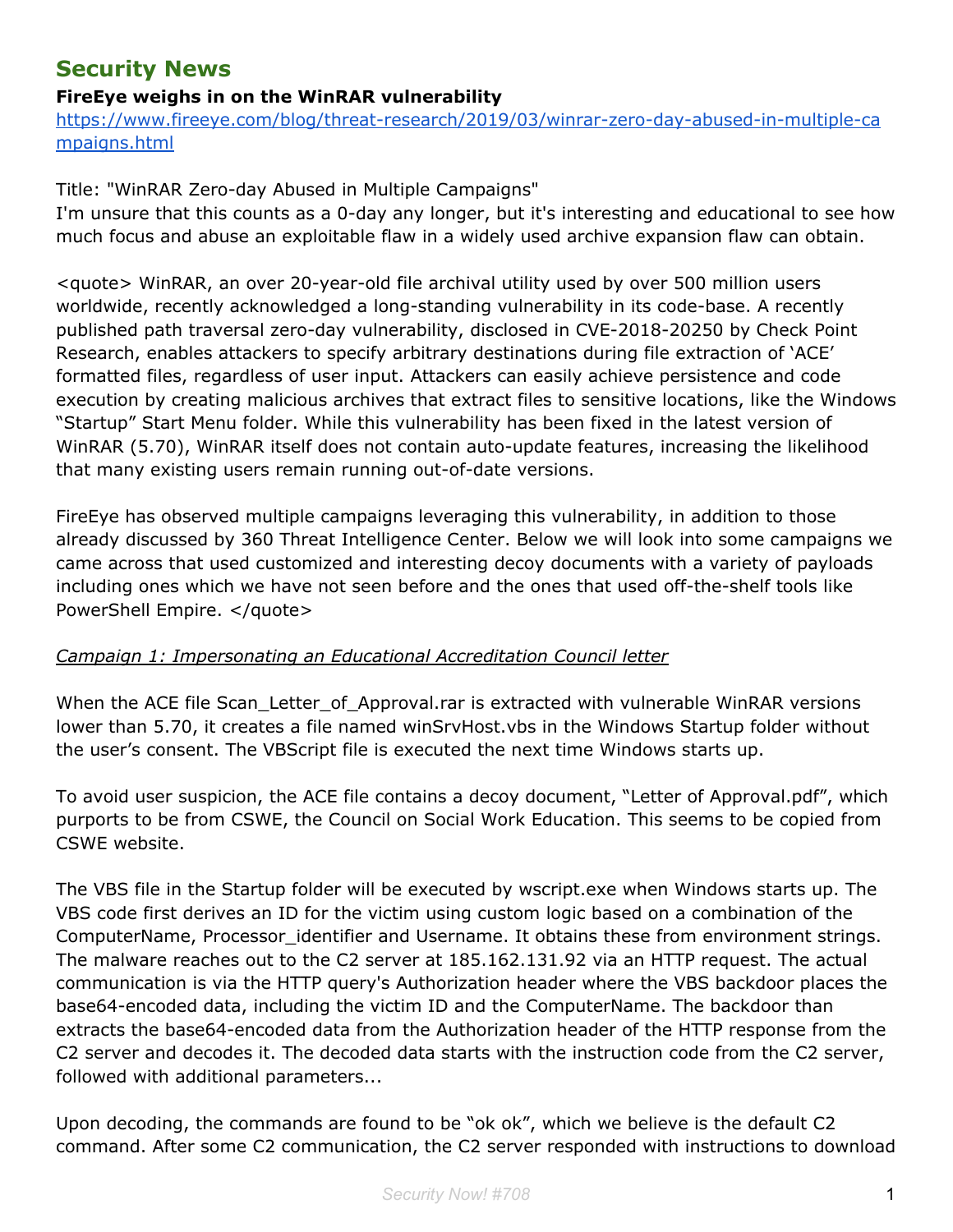the payload from [http://185.49.71.101/i/pwi\\_crs.exe](http://185.49.71.101/i/pwi_crs.exe), which is a Netwire RAT. (The Netwire RAT is a widely and popular Remote Access Trojan which was first observed in 2012.)

Commands Supported by VBS Backdoor:

- d Delete the VBS file and exit process
- Pr Download a file from a URL and execute it
- Hw Retrieve hardware info
- av Look for antivirus installed from a predefined list.

# *Campaign 2: Attack on Israeli Military Industry*

Based on the email uploaded to VirusTotal, the attacker sends a spoofed email to the victim with an ACE file named SysAid-Documentation.rar as an attachment. Based on the VirusTotal uploader and the email headers, we believe this is an attack on an Israeli military company.

The ACE file contains a collection of decoy files related to documentation for SysAid, a help desk service based in Israel.

One of the files "Thumbs.db.lnk" is a valid windows shell link file pointing to 'C:\Users\john\Desktop\100m.bat'. But the icon for this link is remotely hosted on one of the C2 servers. This can be used to steal NT Lan Manager hashes

Upon extraction, the WinRAR flaw causes a previously unknown payload FireEye named "SappyCache" to be copied into the user's Startup folder with the file name 'ekrnview.exe'. The payload will be executed the next time Windows starts up.

SappyCache attempts to fetch the next-stage payload using three approaches:

1) Decrypting a File: The malware tries to read the file at %temp%\..\GuiCache.db. If it is successful, it tries to decrypt it using RC4 to get the C2 URLs.

2) Decrypting a Resource: If it is not successful in retrieving the C2 URL using the previous method, the malware next tries to retrieve the encrypted C2 URLs from an executable file's resource section. If it is successful, it will decrypt the C2 URLs using RC4.

3) Retrieving From C2: If it is not successful in retrieving the C2 URLs using those previous two methods, the malware tries to retrieve the payload from four different hardcoded URLs. The malware creates the HTTP request using the computer name from the "GetComputerName" Windows API call, the Windows OS name, retrieved by querying the ProductName value from the registry key SOFTWARE\Microsoft\Windows NT\CurrentVersion and uses it as the HTTP parameter 'key'. And the malware's module name retrieved using the GetModuleFileName API call, returning it as the HTTP parameter 'page'.

Then the system's entire list of running processes and their module names is retrieved with standard Windows process enumeration functions and placed into the HTTP parameter 'session\_data'.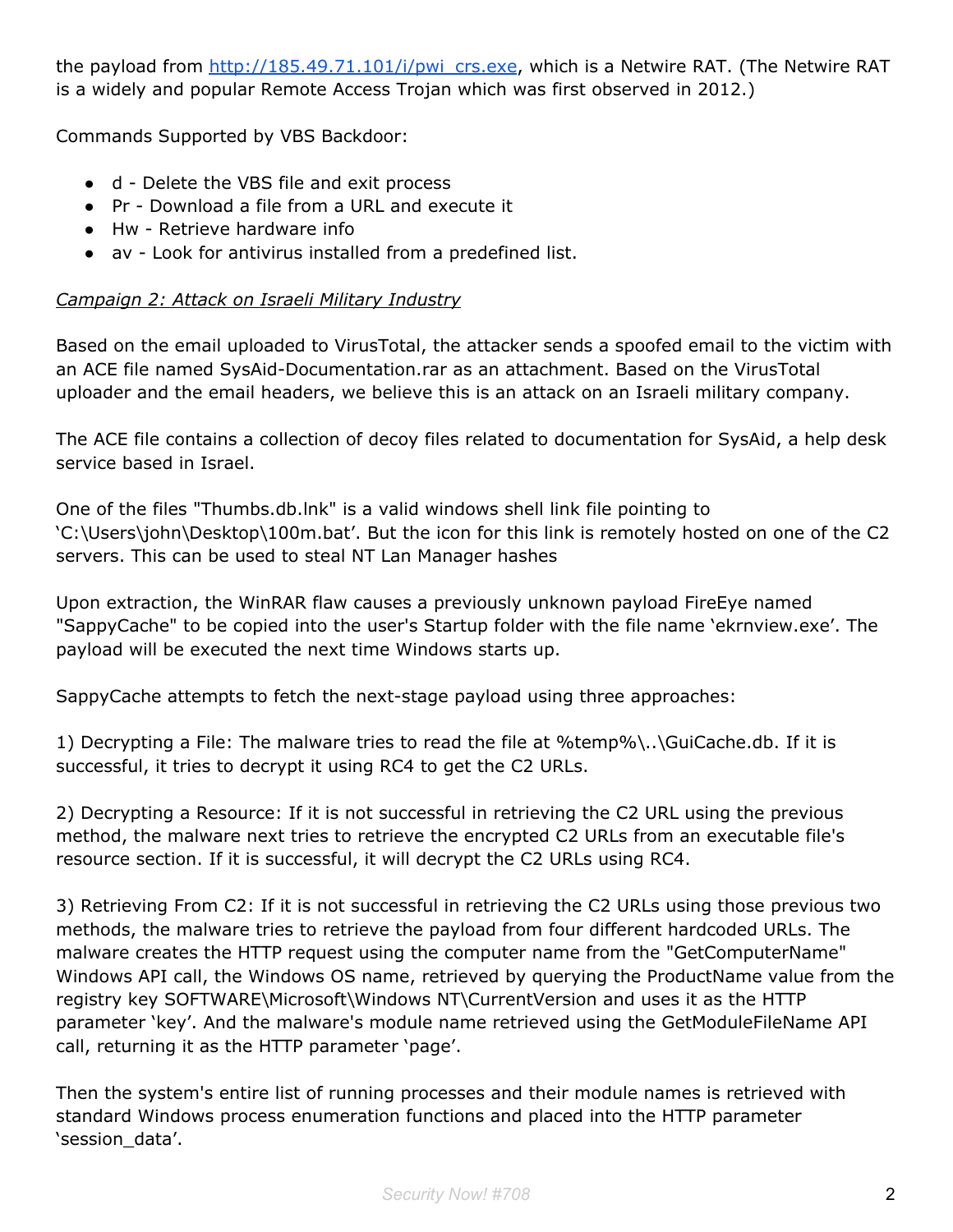If any of the aforementioned methods is successful, the malware sends the query then attempts to execute the decrypted payload received in any reply. By the time FireEye was performing this analysis the C2 server did not respond with a next-level payload.

# *Campaign 3: Potential Attack in Ukraine with Empire Backdoor*

The ACE file named zakon.rar is propagated using a malicious URL. The researchers at 360 Threat Intelligence Center had also encountered this malicious campaign.

The ACE file contains a file named Ukraine.pdf, which contains a message on the law of Ukraine about public-private partnerships that purports to be a message from the former president of Ukraine.

Based on the decoy PDF name, the decoy PDF content and the VirusTotal uploader, we believe this is an attack on a specific individual in Ukraine. Thus a classic targeted attack.

When the file's contents are extracted, WinRAR drops a .bat file named mssconf.bat in the Startup folder. The batch file contains commands that invoke base64-encoded PowerShell commands. After decoding, the PowerShell commands invoked are found to be the Empire backdoor. FireEye reported that they did not observe any additional payloads at the time of their analysis.

# *Campaign 4: Credential and Credit Card Dumps as Decoys*

This campaign uses credential dumps and likely stolen credit card dumps as decoy documents to distribute different types of RATs and password stealers. (Apparently there really is no honor among thieves!)

One file named 'leaks copy.rar', used text files that contained stolen email IDs and passwords as decoys for an unwitting victim. Another file, 'cc.rar', used a text file containing stolen credit card information as a decoy.

This campaign used payloads from different malware families including one well known RAT named: QuasarRAT. In another case the decompilation of the .NET-based payload revealed that much of the code is written in Chinese. It was later identified as 'Buzy.' The other payloads have similar keylogging, password stealing and standard RAT capabilities. The VirusTotal submissions show the use of different malware families in this campaign and a wide range of targeting.

FireEye concludes their report and analysis by writing:

We have seen how various threat actors are abusing the recently disclosed WinRAR vulnerability using customized decoys and payloads, and by using different propagation techniques such as email and HTTP queries. Because of the huge WinRAR customer-base, lack of auto-update feature and the ease of exploitation of this vulnerability, we believe this will be used by more threat actors in the coming days.

Traditional AV solutions will have a hard time providing proactive zero-day detection for unknown malware families. It's also worth noting that this vulnerability allows the malicious ACE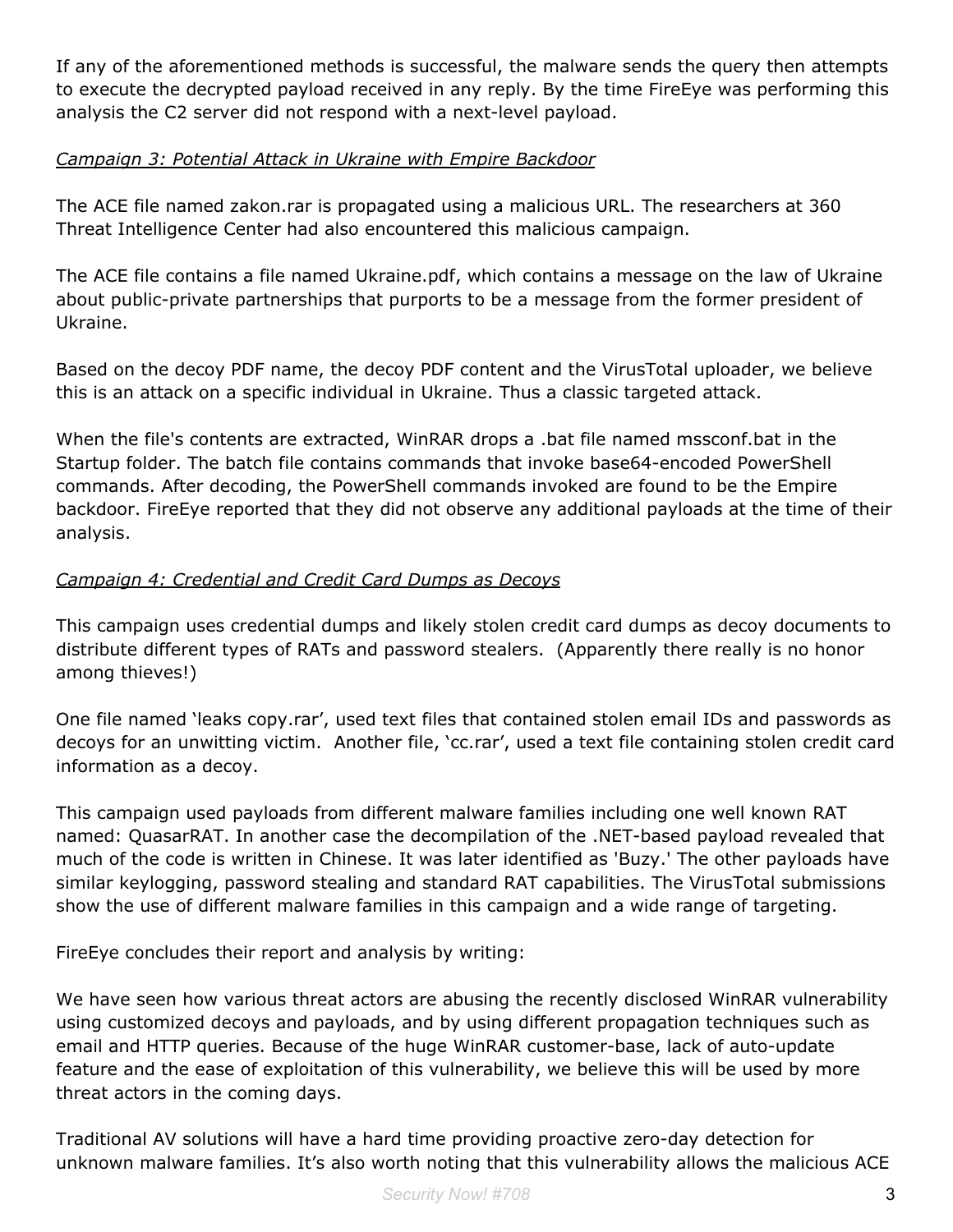file to write a payload to any path if WinRAR has sufficient permissions, so although the exploits that we have seen so far chose to write the payload to startup folder, a more involved threat actor can come up with a different file path to achieve code execution so that any behavior based rules looking for WinRAR writing to the startup folder can be bypassed. Enterprises should consider blocking vulnerable WinRAR versions and mandate updating WinRAR to the latest version.

#### **Win-Rar responds with an offer of MalwareBytes for free!**

Julia D. Seymour <seymour@win-rar.com> Subject: Update WinRAR and get Malwarebytes Premium FREE!

Dear Customer,

Greetings from WinRAR!

You may ask yourself why we are contacting you at this particular point in time. We wouldn't usually contact our users individually, but these are extraordinary circumstances

We have recently released the new version of WinRAR 5.70, following the discovery of a potential security vulnerability within the UNACEV2.DLL . For more information please check here

Here at win.rar GmbH, we believe in full transparency, which is why we are contacting our users personally to explain and offer advice regarding their continued safe use of WinRAR. We always recommend that users update to the latest version, to remain risk-free and to have full access to all of the current improvements, additions, and bug-fixes.

As a WinRAR license holder, we wanted to make sure that you are aware that you can upgrade to the latest version free-of-charge. You will find the latest version of WinRAR 5.70 in your desired language here: www.win-rar.com/download-winrar.html.

In addition to that, we are offering you Malwarebytes Premium for free\*.

Download the most current version from here www.malwarebytes.com/mwb-download/thankyou and insert the license key by clicking the "Activate License" button in the top menu bar of the software.

Here is your Malwarebytes registration key: .....

#### WINRAR Upgrade:

Upgrading is quick and easy. No complicated uninstalling of the previous version is necessary. Do not delete your existing "WinRAR" program folder. Your registration information and WinRAR settings will be kept then. Close all open WinRAR archives and exit WinRAR before installing. Then you can just install the new version of WinRAR over your old installation by double-clicking on the .exe file you have downloaded. Now you are ready to continue using the best compression tool around!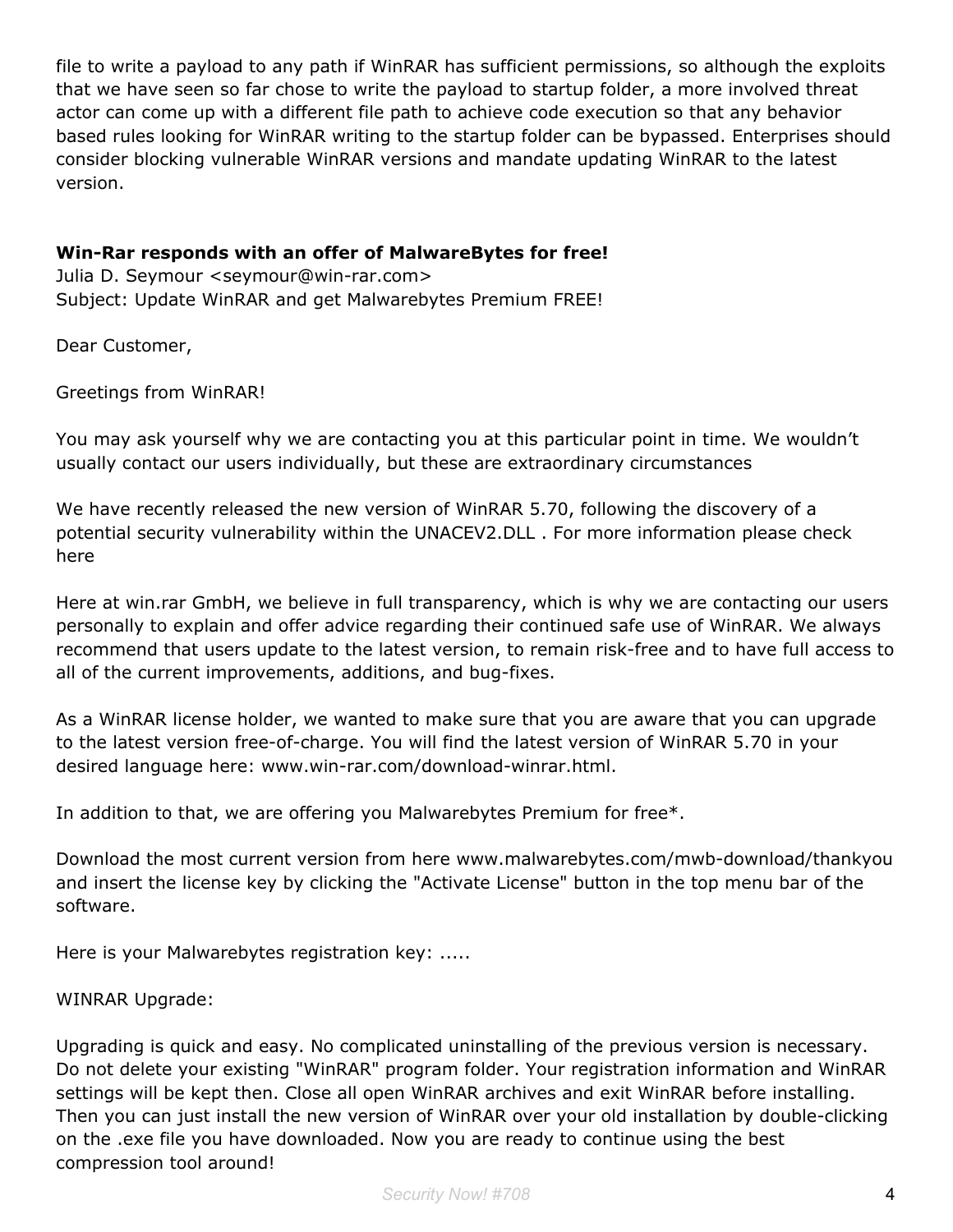We would also recommend that you sign up to receive our newsletter; keeping you up-to-date with all of the latest WinRAR developments and improvements. Please feel free to sign up here

If you have any questions regarding the new version of WinRAR, please do not hesitate to get in touch and we will be happy to help.

\* Using the provided license key, you will receive Malwarebytes PREMIUM for free for a period of 3 months.

# **Russia has been messing with Global Positioning Systems**

<https://sophosnews.files.wordpress.com/2019/04/a8543-aboveusonlystars.pdf>

"Above Us Only Stars" / Exposing GPS Spoofing in Russia and Syria

A 66-page detailed extremely compelling analysis of signals intelligence collected from fixed and in-orbit assets.

# Executive Summary

GPS and other Global Navigation Satellite Systems (GNSS) are used in everything from cellular communication networks, to basic consumer goods, high-end military systems, and stock trading inputs. But these systems are vulnerable: by attacking positioning, navigational, and timing (PNT) data through electronic warfare (EW) capabilities, state and non-state actors can cause significant damage to modern militaries, major economies, and everyday consumers alike.123 With recent technological advances, the tools and methodologies for conducting this interference are now at a high risk for proliferation. GNSS attacks are emerging as a viable, disruptive strategic threat.

In this report, we present findings from a year-long investigation ending in November 2018 on an emerging subset of EW activity: the ability to mimic, or "spoof," legitimate GNSS signals in order to manipulate PNT data. Using publicly available data and commercial technologies, we detect and analyze patterns of GNSS spoofing in the Russian Federation, Crimea, and Syria that demonstrate the Russian Federation is growing a comparative advantage in the targeted use and development of GNSS spoofing capabilities to achieve tactical and strategic objectives at home and abroad. We profile different use cases of current Russian state activity to trace the activity back to basing locations and systems in use.

• In Section One, we examine GNSS spoofing events across the entire Russian Federation, its occupied territories, and overseas military facilities. We identify 9,883 suspected instances across 10 locations that affected 1,311 civilian vessel navigation systems since February 2016. We demonstrate that these activities are much larger in scope, more diverse in geography, and longer in duration than any public reporting suggests to date.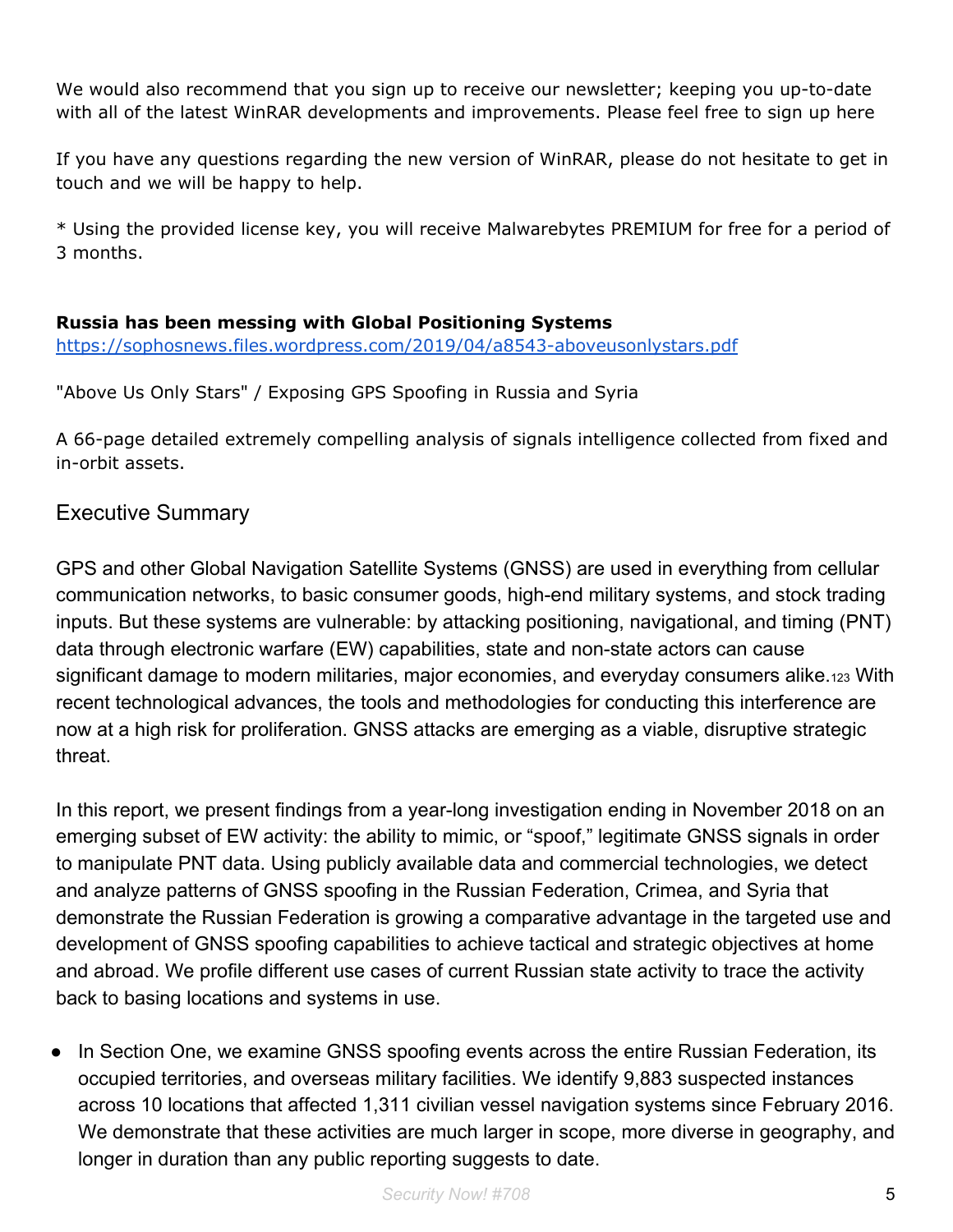- In Section Two, we examine the role of Russian GNSS spoofing for very important person (VIP) protection. We find a close correlation between movements of the Russian head of state and GNSS spoofing events. We believe the Russian Federal Protective Service (FSO) operates mobile systems to support this activity. Through a review of Russian procurement data, we identify one possible mobile system, manufactured by a company closely connected to the FSO.
- In Section Three, we profile the use of Russian GNSS spoofing for strategic facilities protection. We identify potential technology in use for facility protection in Moscow. We also highlight spoofing activities taking place in proximity to protected facilities on the coast of Russia and Crimea in the Black Sea. Through a line of sight analysis, we judge the most likely placement for a GNSS spoofing transmitter on the Black Sea to be at a multi-million dollar "palace," formerly owned by reported family members of senior FSO officers and previously reported to be built for President Putin.
- Finally, in Section Four, we expose the use of GPS spoofing in active Russian combat zones, particularly Syria, for airspace denial purposes. This is a capability scarcely reported in the public domain. Using data from a scientific sensor on the International Space Station (ISS), we are able to identify ongoing activity that poses significant threats to civilian airline GPS systems in the region. We pinpoint the most likely location for the system to the northwestern quadrant of Khmeimim airbase, and identify potential military-grade EW systems in use through publicly available information.

The Russian Federation has a comparative advantage in the targeted use and development of GNSS spoofing capabilities. However, the low cost, commercial availability, and ease of deployment of these technologies will empower not only states, but also insurgents, terrorists, and criminals in a wide range of destabilizing state-sponsored and non-state illicit networks. GNSS spoofing activities endanger everything from global navigational safety to civilian finance, logistics, and communication systems.

#### **Android was patched on April Fools Day**

The patches fix a pair of critical remote code execution (RCE) vulnerabilities and nine high severity elevation of privileges (EoP) and information disclosure (ID) vulnerabilities.

The security issues tracked as CVE-2019-2027 and CVE-2019-2028 as part of the 2019-04-01 security patch level are critical vulnerabilities impacting the Media framework which could allow potential remote attackers to make use of specially crafted files "to execute arbitrary code within the context of a privileged process."

| CVE                        | Type Severity | Updated AOSP versions          |  |  |  |  |
|----------------------------|---------------|--------------------------------|--|--|--|--|
| CVE-2019-2027              | RCE Critical  | 7.0, 7.1.1, 7.1.2, 8.0, 8.1, 9 |  |  |  |  |
| CVE-2019-2028 RCE Critical |               | 7.0, 7.1.1, 7.1.2, 8.0, 8.1, 9 |  |  |  |  |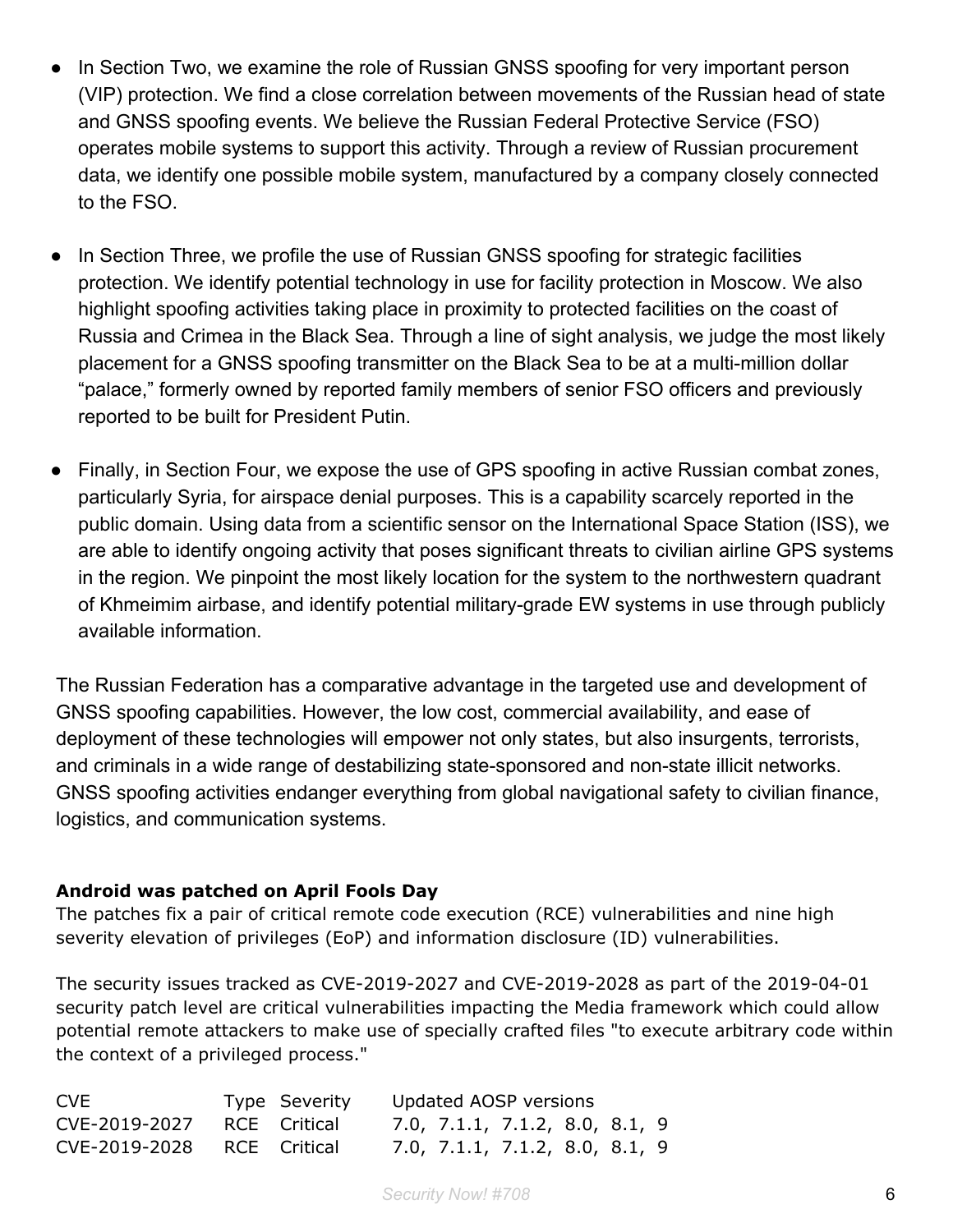The two critical vulnerabilities impact all Android 7.0 or later devices, but users should be safe against attacks after applying the latest Android security patch.

According to Google, there were no "reports of active customer exploitation or abuse of any of these newly reported issues" and the severity assessment of the security issues patched in this month's security update are based on the effect their possible exploitation WOULD have on compromised devices.

Google also says that all Android partners were alerted of all issues disclosed in this update at least a month prior to today's public disclosure.

# **Tesla Autopilot Spoofing:**

The attention-grabbing headline was: "Researchers Trick Tesla to Drive into Oncoming Traffic" Unfortunately, in this case the hack appears to have been quite simple to pull off.

The 40-page research paper was published by researchers at the Tencent Keen Security Lab. Their paper was titled: "Experimental Security Research of Tesla Autopilot"

[https://keenlab.tencent.com/en/whitepapers/Experimental\\_Security\\_Research\\_of\\_Tesla\\_Autopil](https://keenlab.tencent.com/en/whitepapers/Experimental_Security_Research_of_Tesla_Autopilot.pdf) [ot.pdf](https://keenlab.tencent.com/en/whitepapers/Experimental_Security_Research_of_Tesla_Autopilot.pdf)

#### Abstract

Keen Security Lab has maintained the security research work on Tesla vehicle and shared our research results on Black Hat USA 2017[1] and 2018[2] in a row. Based on the ROOT privilege of the APE (Tesla Autopilot ECU, software version 18.6.1), we did some further interesting research work on this module. We analyzed the CAN messaging functions of APE, and successfully got remote control of the steering system in a contact-less way. We used an improved optimization algorithm to generate adversarial examples of the features (autowipers and lane recognition) which make decisions purely based on camera data, and successfully achieved the adversarial example attack in the physical world. In addition, we also found a potential high-risk design weakness of the lane recognition when the vehicle is in Autosteer mode. The whole article is divided into four parts: first a brief introduction of Autopilot, after that we will introduce how to send control commands from APE to control the steering system when the car is driving. In the last two sections, we will introduce the implementation details of the autowipers and lane recognition features, as well as our adversarial example attacking methods in the physical world. In our research, we believe that we made three creative contributions:

- 1. We proved that we can remotely gain the root privilege of APE and control the steering system.
- 2. We proved that we can disturb the autowipers function by using adversarial examples in the physical world.
- 3. We proved that we can mislead the Tesla car into the reverse lane with minor changes on the road.

They deeply examined and reverse engineered the algorithms used by the Tesla's Autopilot and other systems.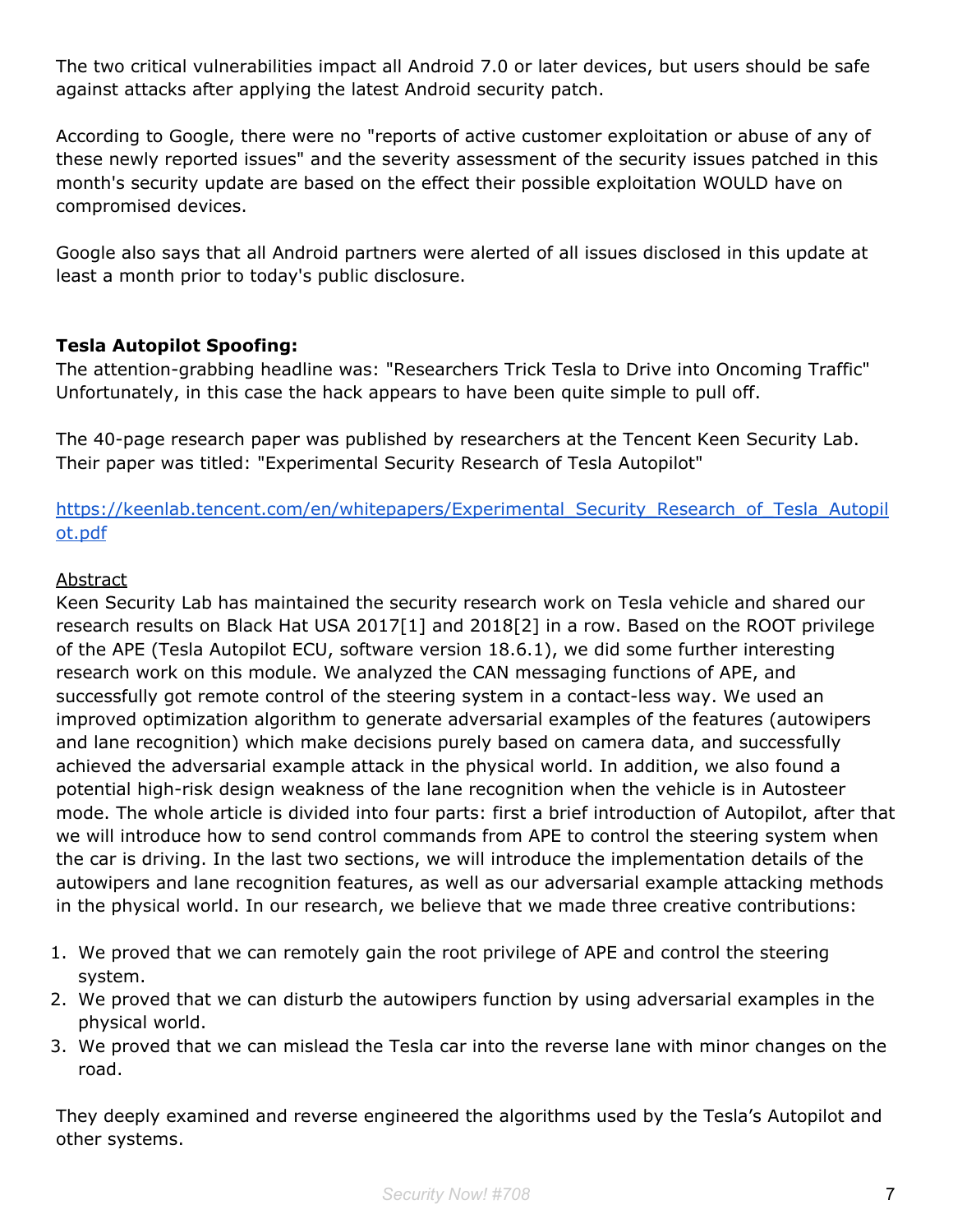They:

- Took over steering with a bluetooth-connected gamepad controller
- They spoofed rain...
- Most worrisomely, by understanding the autopilot's lane-recognition algorithm, they were able to induce a lane change to the left -- which would have been into oncoming traffic - by strategically placing three large dots on the road ahead of the car.

This does NOT mean that a Tesla would turn into oncoming traffic, but rather that in this carefully crafted and isolated instance they were able to induce the car to redirect into the lane to the left. I would be shocked if the AI didn't have multiple other sensors and input to expressly forbid it from actually turning into oncoming traffic. So the headlines do Tesla a BIG disservice.

But there IS an important message here nevertheless: A car's autopilot really is an extremely complex interpreter of many sensory inputs. And how many times have we talked about how "interpreters" can be deliberately fooled by malicious actors who have access to the interpreter's internals? That's exactly what happened here. Within an isolated environment with preset conditions, the Tesla's autopilot was fooled by something that would never have fooled a human driver. We would think: "Huh… I wonder why there are three big weird dots on the road?"... whereas the Tesla AI seeing the same thing apparently thinks: "Oh! Time to change lanes to the left!"

A WONDERFUL CLASSIC HACK!...

# **ASUS "ShadowHammer" MAC addresses published**

For whatever reason, Kaspersky chose not to publish their full list of MAC addresses.

Instead, they attempted to hide them inside a downloadable application by using a salted hash function to create a one-way test of a user's submitted MAC address. The application's code would then identically salt the hash of any user-submitted MAC address and check to see whether the result matched any of the hashes which were bundled with the app.

Hiding the MAC addresses in this way apparently annoyed the guys at the Australian security firm Skylight Cyber.

<https://skylightcyber.com/2019/03/28/unleash-the-hash-shadowhammer-mac-list/>

They wrote:

The question of who did this and why is intriguing, but not one we were trying to answer in this case. First thing's first - if information regarding targets exists, it should be made publicly available to the security community so we can better protect ourselves. Kaspersky have released an online tool that allows you to check your MAC address against a DB of victim MAC addresses (which is hidden). Good on Kaspersky on one hand, but on the other hand, this is highly inefficient, and does not really serve the security community.

So, we thought it would be a good idea to extract the list and make it public so that every security practitioner would be able to bulk compare them to known machines in their domain. If you are interested in the list it can be downloaded here or here for the extended list.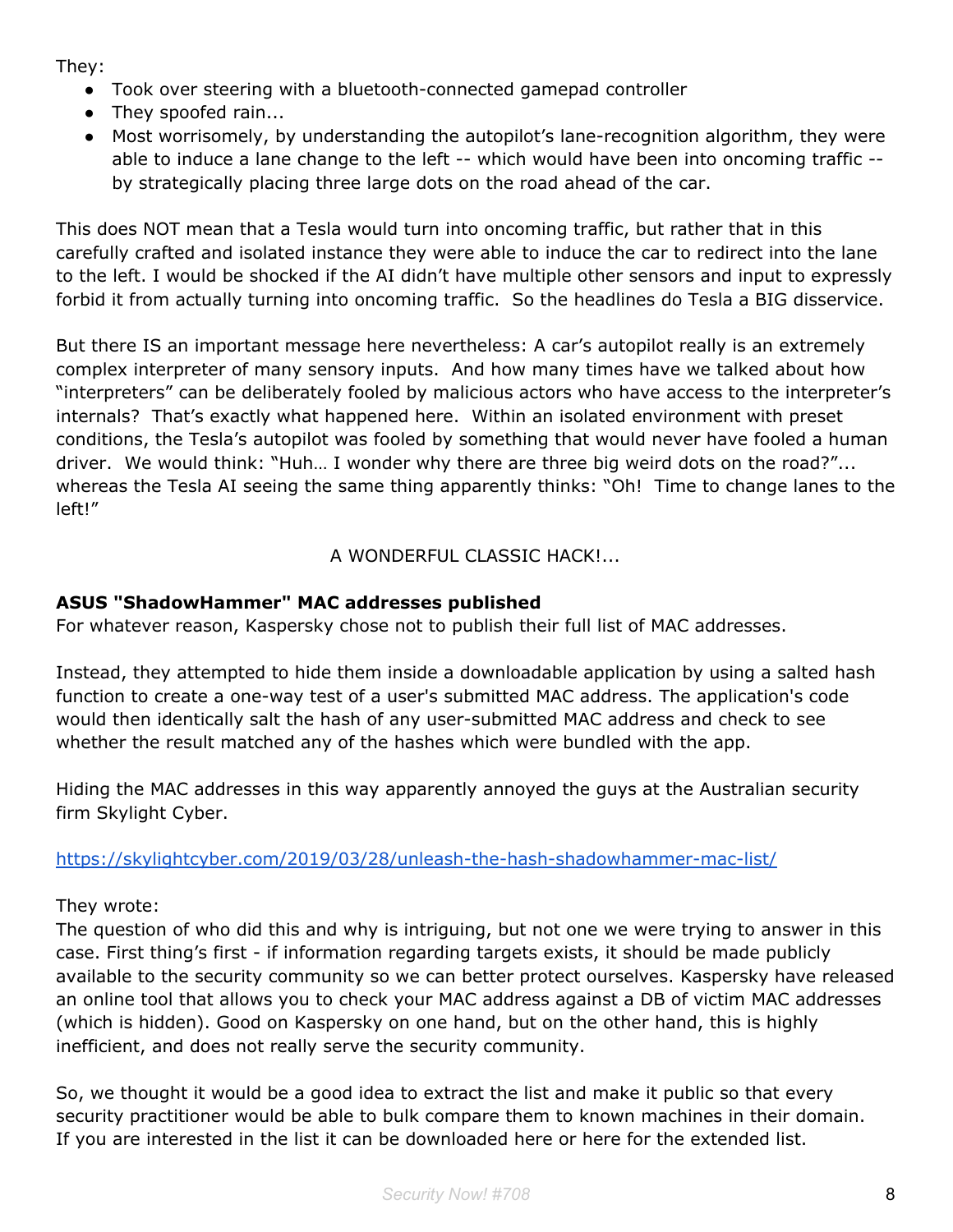They also felt that having a simple list of targeted victim MAC addresses would be far more useful for large enterprises with many hundreds of thousands of systems where the stakes were pretty high -- were talking about the reliable installation of a Trojan Backdoor by unknown actors.

So how do we solve this problem? It's a variation of the classic brute force password cracking problem. Though it's significantly simplified because we know that every test MAC address is a 48-bit binary input to the cracking hash function.

The Skylight Cyber guys calculated that their own fastest computer would require about 162.5 days to extract all of the MAC addresses from Kaspersky's offline checker tool... And that was using a custom-tweaked build of HashCat to duplicate the customer SHA256 algorithm Kaspersky used, and with taking advantage of all the tricks they could think of, such as only checking the 24-bits of vendor information in the MAC that corresponded with known or believed possibilities.

So... they finally decided to hire out... afteer which they did the entire job in a bit less than an hour by renting an Amazon AWS p3.16xlarge instance which comes equipped with eight NVIDIA V100 Tesla 16GB GPUs.

The result is a lovely numerically ordered list of 583 MAC addresses...

<https://skylightcyber.com/2019/03/28/unleash-the-hash-shadowhammer-mac-list/list.txt>

(Some of the total of 619 hashes were absent and uncrackable, presumably because of untested vendor MACs.)

# **The ill fated and long awaited Windows 10 [last] October 2018 Update**

Officially designated as ready in April of 2019.

Last Thursday, Microsoft announced that they are now designating Windows 10 October 2018 Update Build 1809 to be ready for broad, rather than targeted, deployment.

Microsoft's "Windows as a Service" evangelist John Wilcox said: "Based on the data and the feedback we've received from consumers, OEMs, ISVs, partners, and commercial customers, Windows 10, version 1809 has transitioned to broad deployment. With this, the Windows 10 release information page will now reflect Semi-Annual Channel (SAC) for version 1809. We will continue to communicate for future releases the transition from targeted to broad deployment status."

# **A quick note that VMware has fixed a bunch of things…**

… including closing the holes that were revealed in the recent Vancouver PwntoOwn competition.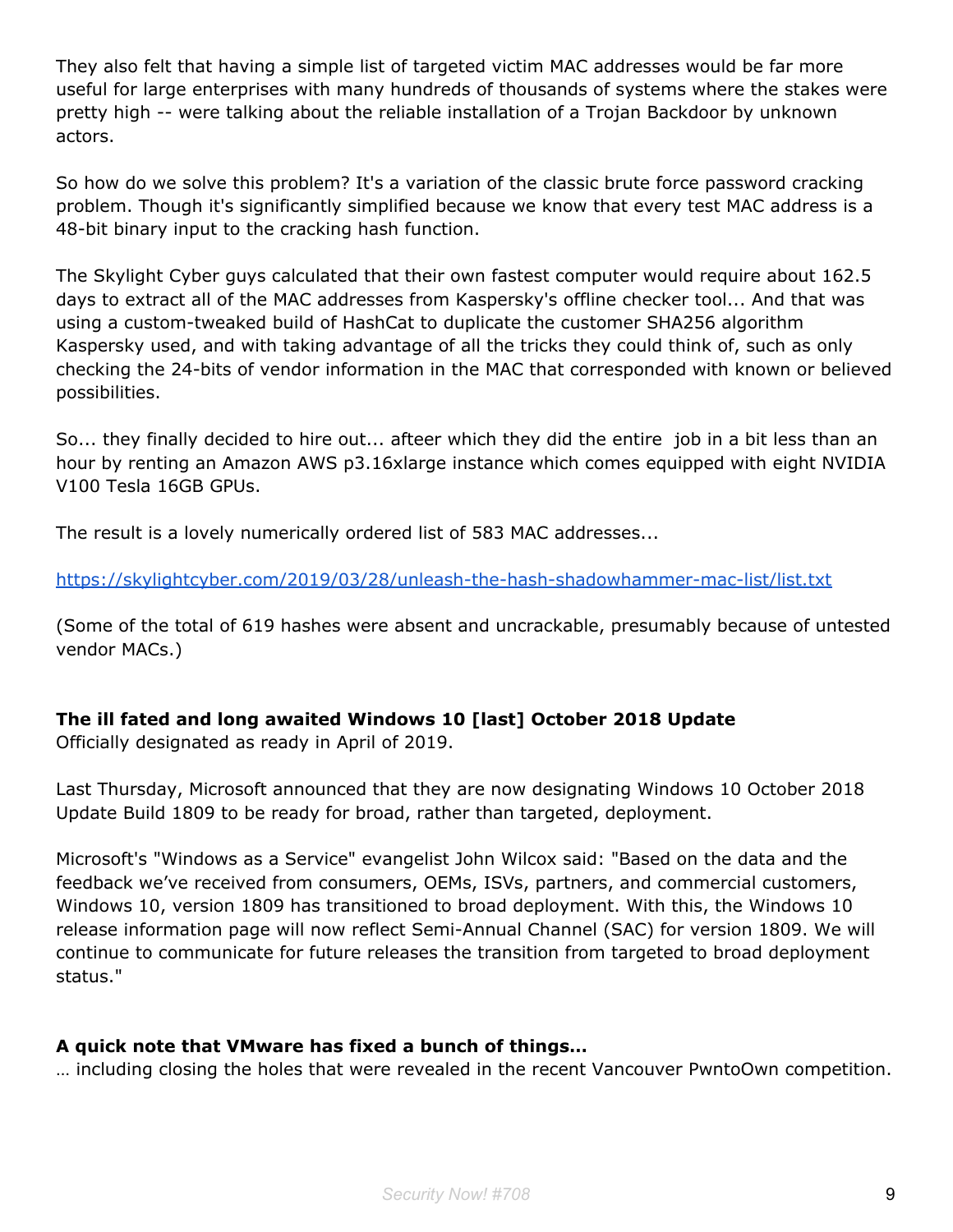# Android Security 10 Years In…

Last Friday, Google released their: Android Security & Privacy 2018 Year In Review" / Celebrating 10 years of Android

# [https://source.android.com/security/reports/Google\\_Android\\_Security\\_2018\\_Report\\_Final.pdf](https://source.android.com/security/reports/Google_Android_Security_2018_Report_Final.pdf)

This 31-page report examined and shared Android's Platform Security, Google Play Protect, Ecosystem Data and PHA Families (Potentially Harmful Applications).

The Android security team's mission is to protect every one of the more than two billion Android users. We do this through massive investment and continuous improvement in our security and privacy technology and operations.

The report did share some interesting and impressive stats. For example:

The broadest statistic for measuring device hygiene is how frequently a full-device scan detects Potentially Harmful Applications (PHAs). Google Play Protect, Android's built-in defense mechanism, is incredibly effective at keeping PHAs out of Google Play, but malicious apps can still be downloaded from other sources. These apps endanger not only the device but also threaten the sanctity of the Android environment. This is why Google Play Protect scans all apps installed on a device regardless of the source.

In 2018 only 0.08% of devices that used Google Play exclusively for app downloads were affected by PHAs. In contrast, devices that installed apps from outside of Google Play were affected by PHAs eight times more often.Compared to the previous year, even those devices saw a 15% reduction in malware due to the vigilance of Google Play Protect.

Android's security saw a strengthened application sandbox in 2018 along with hardened developer APIs with features like Biometric Prompt and an updated target API level for apps. The Android Security team continued their investment in hardware backed security through discrete tamper-resistant secure elements that enable the use of industry-first security APIs, such as Protected Confirmation and Strongbox.

In 2018 we surpassed \$3 million in total reward program payouts.

Our Android security rewards programs allow us to work with top researchers from around the world to improve the security of the Android ecosystem. These programs offer some of the highest priced rewards in the industry.

Through a combination of platform improvements like Treble , new original equipment manufacturer (OEM) agreements, and partner programs such as Android Enterprise Recommended, the Android ecosystem has made significant progress in releasing security updates.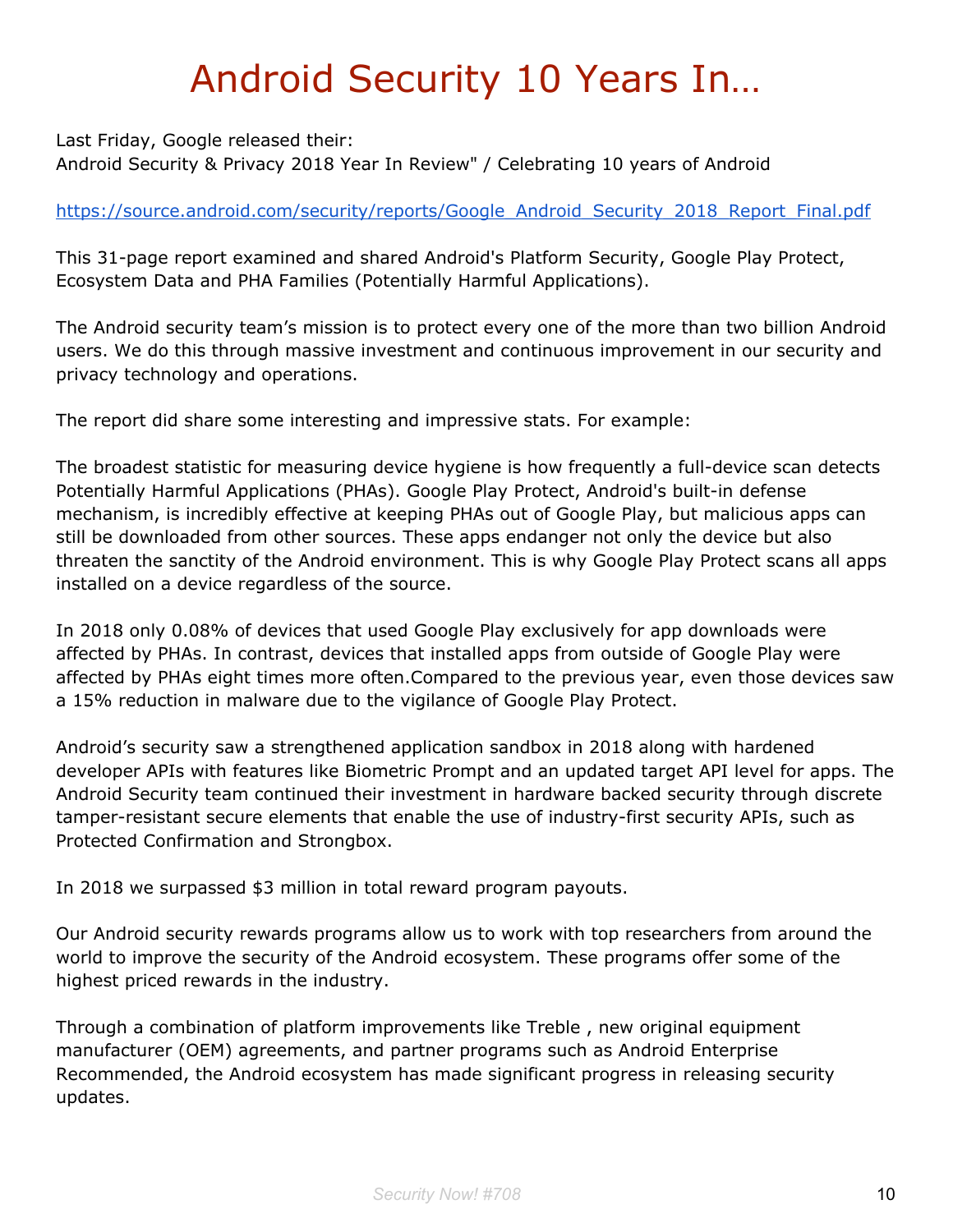In the 4th quarter of 2018 we had 84% more devices receiving a security update than in the same quarter the prior year.

# **Android platform security and privacy**

Improving Android's security with every major Android release and monthly security updates is critical. However, in order to be even more effective, we must work to continuously increase security without putting a burden on our end users. A layered security model is part of our fundamental design principle and is a foundation of Android's architecture. The Android platform controls how the operating system works and how apps interact with other apps, device hardware, and other services. Supported by Google Play Protect, Android is protected around the clock. The following table lists some of these protections that are designed to provide better platform-level security.

The following table lists the platform security feature and the protection it provides:

- Encryption: Protects data from unauthorized access.
- Hardware-backed security: Strengthens key storage and cryptographic services and enables strong remote authentication.
- Kernel self-protections: Protects the kernel against memory corruption vulnerabilities and other security flaws in kernel components and drivers.
- Sandboxing: Keeps each app in a separate space, protecting its data and processing from other apps.
- SELinux: Provides an auditable definition of—and enforcement of—security boundaries on all operating system and app components above the kernel.
- Userspace hardening: Protects the operating system and apps against memory corruption vulnerabilities and other security flaws; includes address space layout randomization (ASLR), data execution prevention (DEP), and Control Flow Integrity (CFI).
- Verified boot: Cryptographically verifies that the operating system starts in a known good state.

With Android 9, we added a myriad of great security features. We strengthened the application sandbox and hardened the developer APIs. We continued to invest in hardware-backed security via the trusted execution environment (TEE) and on select devices through discrete tamper-resistant hardware. We also layered a set of privacy preserving enhancements and adopted more anti-exploitation techniques so that bugs don't turn into exploitable vulnerabilities.

On the topic of: Security research competitions and zero day vulnerabilities...

The Android Security & Privacy team participated in a number of external vulnerability discovery and disclosure competitions, including Mobile Pwn2Own, which took place at the PacSec conference in Tokyo, Japan. At this event, researchers were rewarded for demonstrating working exploits against major mobile operating systems. Exploits against Google Pixel devices were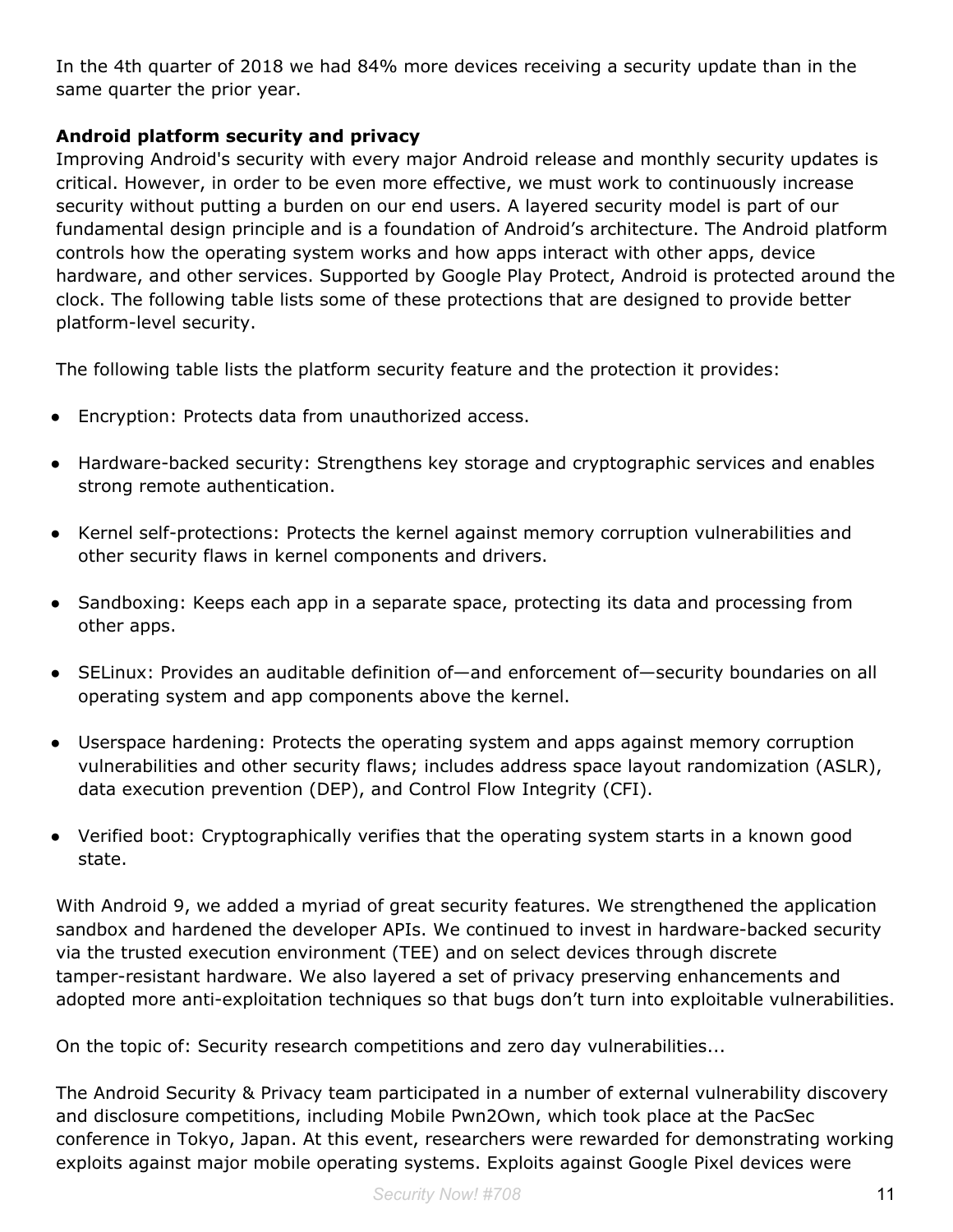categorized in the top reward category along with other devices such as the iPhone. No exploits successfully compromised Google Pixel devices and none of the exploits demonstrated against devices running Android utilized a security vulnerability in the Android operating system. Further, in 2018, no critical security vulnerabilities affecting the Android platform were publicly disclosed without a security update or mitigation available for Android devices.

#### **On: Android security updates program...**

Google mitigates security vulnerabilities discovered through the Android Security Rewards program and additional engagements through regular Android security updates. In 2018, we continued to work with Android device manufacturers, mobile network operators, and system-on-chip (SOC) vendors to increase the number of devices receiving regular security updates. Through our combined efforts, which include platform improvements, new OEM agreements, and partner programs such as Android One and Android Enterprise Recommended, we've made significant progress in releasing the latest Android security updates. In fact, in the 4th quarter of 2018 we had 84% more devices receiving a security update than in the same quarter the prior year.

As of December 2018, over 95% of deployed Google Pixel 3 and Pixel 3 XL devices were running a security update from the last 90 days.

#### **System image scanning:**

In the Android Security 2017 Year in Review report, we announced that we had begun scanning for pre-installed PHAs across many software builds for devices with Google services. In 2018, we expanded this program and launched it as Build Test Suite (BTS) for partner OEMs.

BTS is similar to the Compatibility Test Suite (CTS). OEMs submit their new or updated build images to BTS. BTS then runs a series of tests that look for security issues on the system image. One of these security tests scans for pre-installed PHAs included in the system image. If we find a PHA on the build, we work with the OEM partner to remediate and remove the PHA from the build before it can be offered to users.

During its first calendar year, BTS prevented 242 builds with PHAs from entering the ecosystem.

Anytime BTS detects an issue we work with our OEM partners to remediate and understand how the application was included in the build. This teamwork has allowed us to identify and mitigate systemic threats to the ecosystem. Through the BTS program, we discovered, analyzed, and remediated PHA families such as Chamois and EagerFonts, which are described in detail in the PHA Families section. In 2019, we're continuing our commitment to vetting approved Android devices for security issues.

# **PHAs - Potentially Harmful Applications**

Potentially Harmful Applications (PHAs) are apps that could put users, user data, or devices at risk. Common PHA categories include trojans, spyware, and phishing apps. In 2018, we started tracking click fraud as a PHA category. Click fraud apps simulate clicks on advertisements without user consent.User-wanted PHAsSome apps with attractive features also weaken Android's built-in security. When users try to install these apps, Google Play Protect warns users about potential hazards so that they can make informed decisions. Our statistics separate these from classic "malware" PHAs. For example, Google Play Protect warns users about apps that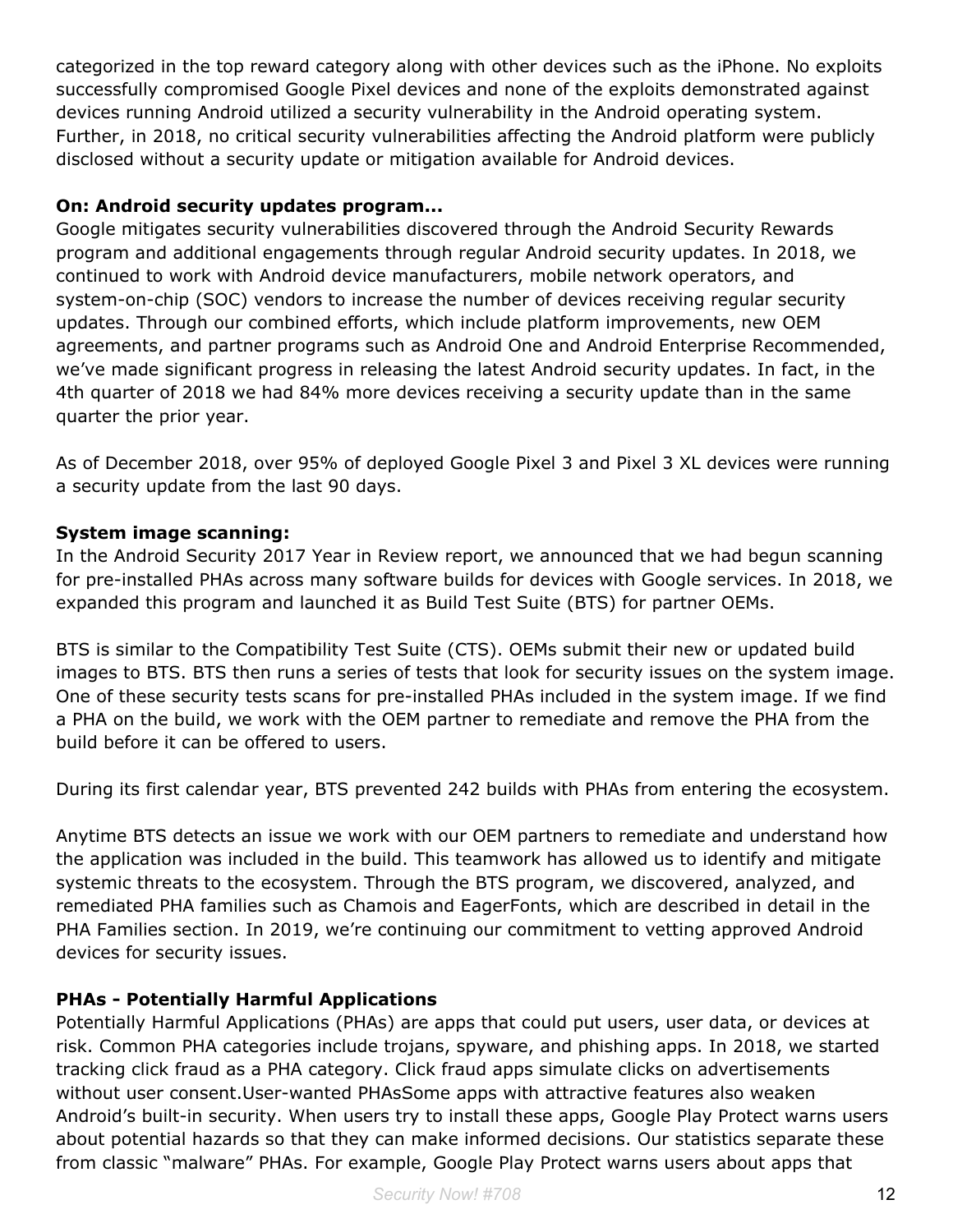disable Android security features, such as SELinux, or root the device with disclosure and user consent. Google Play Protect discourages changes that lower Android's built-in security protections, but allows individuals to choose the risks that they are willing to take with their devices.A warning message is displayed to the user anytime a PHA installation is detected. If they decide to ignore this warning and proceed with the installation, they will not receive further security warnings about that app. Interrupting the Android user experience with constant warnings would make Google Play Protect more annoying than useful.In 2018, user-wanted PHAs comprised 0.11% of app installations downloaded outside of Google Play (Google Play doesn't allow any security-breaking apps even if they are user-wanted).

#### **Mobile unwanted software (MUwS)**

Google defines unwanted software (UwS) as apps that aren't strictly malware, but are harmful to the software ecosystem. Mobile unwanted software (MUwS) impersonates other apps or collects at least one of the following without user consent:

- Device phone number
- Primary email address
- Information about installed apps
- Information about third-party accounts

Google Play policies prohibit MUwS, but users who decide to install software from outside of Google Play can still be affected by MUwS. To combat this issue, in 2018 Google Play began warning users about MUwS if they initiate a download from outside of Google Play. With this change, the total number of install attempts coming from MUwS apps declined from 2.09% in 2017 to 0.75% in 2018.

#### **Changes in methodology**

In 2018, we changed some of our methodology, which led to some variances in numbers in this report compared to last year. These changes include:

- Added click fraud to our PHAs definitions
- Introduced the concept of user-wanted PHAs. These apps are classified as PHAs, but are intentionally installed by users who want them for their unique system capabilities. For example, power users install apps to root their device or disable security settings, such as **SELinux**
- Introduced the don't-warn-again concept. If Google Play Protect flags apps as PHAs, users receive a warning at the time of install, allowing them to make an informed decision to continue or cancel the installation. If they proceed, this specific installation is removed from the metrics for PHAs used for calculating device hygiene.

#### **Threat landscape changes**

In 2018, there were two notable changes to the Android threat landscape: an increase in pre-installed PHAs and backdoored SDKs (software development kits).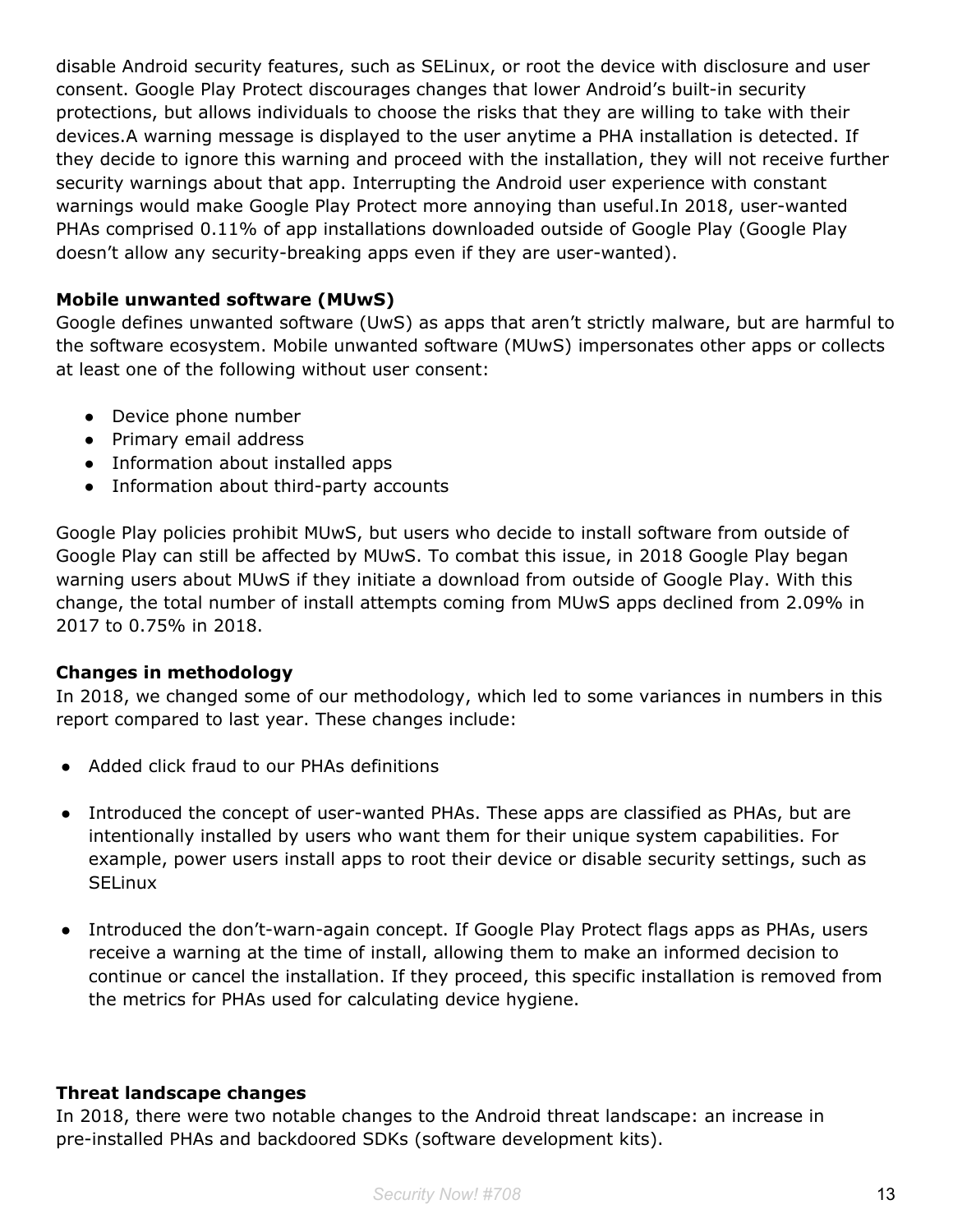Pre-installed PHAs: Malicious actors increased their efforts to embed PHAs into the supply chain using two main entry points: new devices sold with pre-installed PHAs and over the air (OTA) updates that bundle legitimate system updates with PHAs. Neither entry point requires action from users, making them difficult to defend against.

There are three possible reasons for an increase in the number of pre-installed PHAs.

- 1. First, the developers of pre-installed PHAs only need to deceive the device manufacturer or another company in the supply chain instead of large numbers of users, so it's easier to achieve large-scale distribution. Even a less popular device model can compromise hundreds of thousands of users through one pre-installed harmful application.
- 2. Second, pre-installed PHAs can gain more privileged access to the device, so it's easier to execute malicious behavior that would usually be blocked by Android's security model. At the same time, these additional privileges allow PHAs to defend against security tools or removal attempts by users.
- 3. Third, large families of PHAs used exploits to root devices, but this is increasingly more difficult due to Android's constantly improving security model which blocks privilege escalation exploits to achieve similar privileges and defense levels for regular apps. Developers of these apps know that it is easier to compromise the supply chain of device manufacturers than to attack the Android platform security model.

To combat the problem of pre-installed PHAs, the Android Security team launched a security program in 2017 as part of the Android device certification process. We expanded the program in 2018 and now every new Android-certified device goes through the same app scanning process as apps on Google Play. Additionally, our security scanner looks for other common security and privacy issues and denies device certification until device manufacturers fix these problems.

# **Backdoored SDKs, apps, and other code:**

Some SDKs appear legitimate, but include behaviors and functionality that the app developer may not have known about when they included the SDK. This functionality may compromise user data, device integrity, or experience. It may also be used as a part of a larger initiative, such as committing click fraud, mining cryptocurrency, or app install attribution fraud.

Here are some approaches developers use to include malicious code in legitimate SDKs:

- Backdoored SDKs with legitimate functionality
- Backdoored Android system code that injects the malicious code into every app on the device
- Modified Google apps with backdoor code injected
- Modified SDKs rehosted with similar names to confuse legitimate developers into accidentally downloading them.

Hundreds of apps have been affected by backdoored code. We have been working with impacted developers to educate them about this new threat and to publish updated versions of their apps without the backdoor code.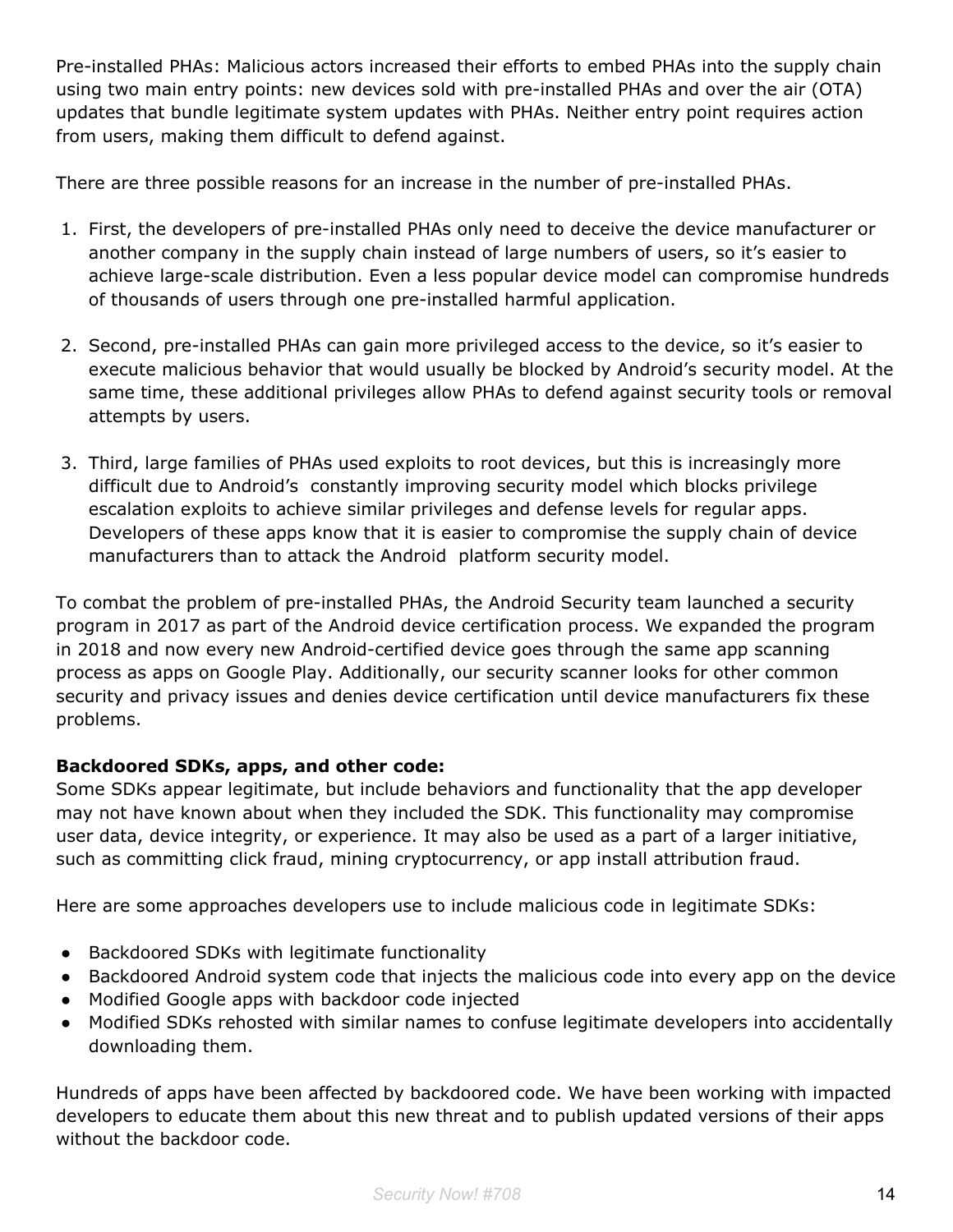#### **Device and ecosystem hygiene:**

The broadest statistic for measuring device hygiene is how frequently a routine full-device scan detects PHAs. Since we began to measure device hygiene in late 2014, an average of less than 1% of devices have PHAs installed at any point. This trend remained steady in 2018.

In 2018, 0.45% of all Android devices running Google Play Protect had installed PHAs, compared to 0.56% of PHA-affected devices in 2017. This equates to a 20% year-over-year improvement to the health of the Android ecosystem.

Apps available on Google Play must adhere to published policies and are reviewed to verify their compliance. Of the millions of apps published on Google Play, only 0.08% of devices that exclusively used Google Play had one or more PHAs installed (unchanged from last year).

In contrast, 0.68% of devices that installed apps from outside of Google Play were affected by one or more PHAs in 2018. While this number is 8 times higher than devices that exclusively used Google Play, it's a noticeable improvement from 0.80% in 2017.

Devices that installed apps only from Google Play were 8 times less likely to be affected by PHAs.

#### **Device hygiene in the largest Android markets**

While Google Play and the overall Android ecosystem became safer in 2018, there is some variance based on the country of the device. Of the five largest Android markets, three (India, Indonesia, Brazil) became cleaner year-over-year, one (Russia) stayed at the same level, and for one the numbers went up (USA). These markets have unique challenges for threat severity and distribution of PHAs, so each is discussed in more detail in this section.

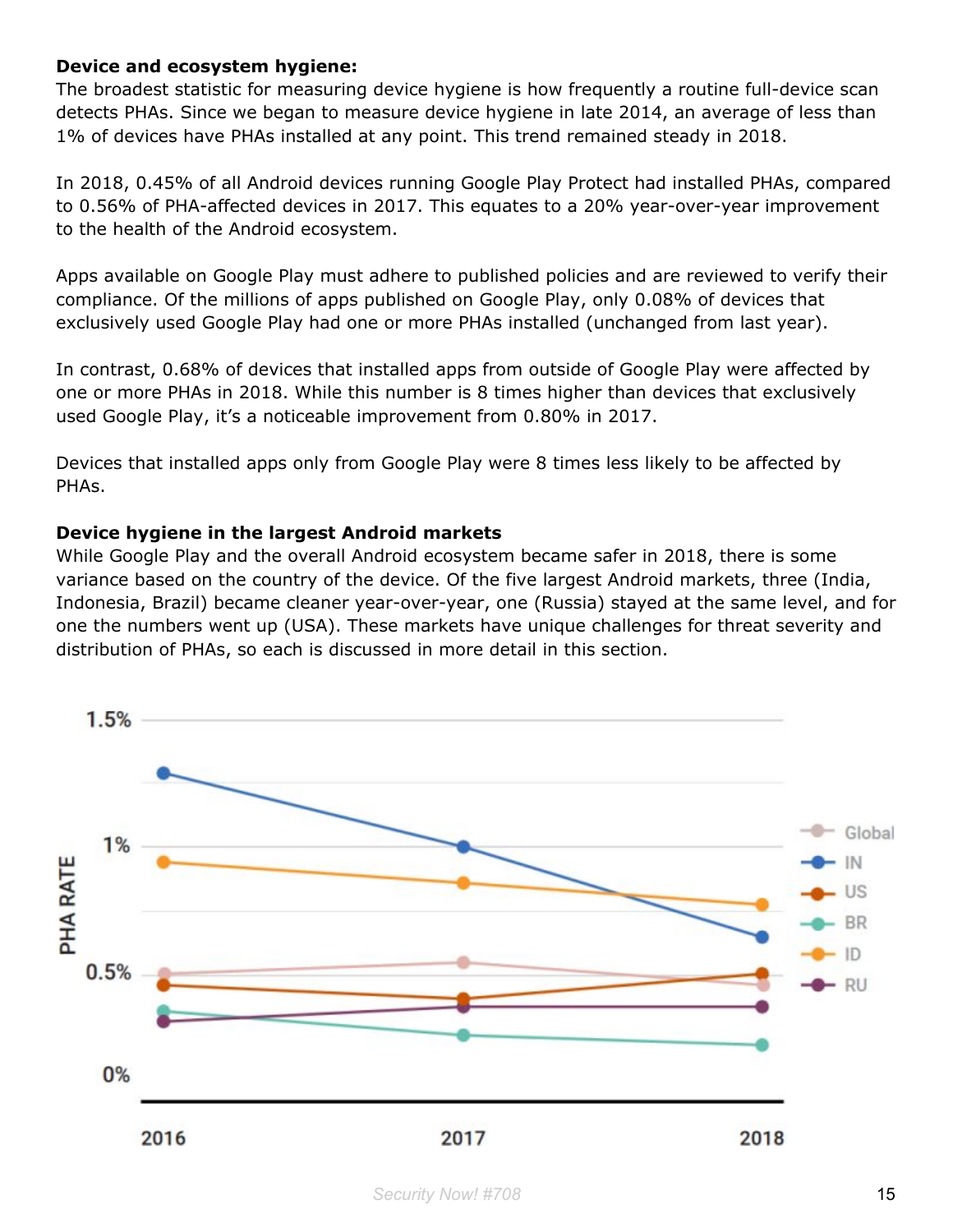**In India,** which is by far the biggest Android market, the number of devices affected by PHAs has decreased each year. In 2018, 0.65% of all Indian devices were affected by PHAs at any time, a 35% drop from the previous year. For the first time, India didn't have the highest device rate of PHAs among the top Android markets. In India, most PHAs were Trojans, backdoors, or hostile downloaders that downloaded more PHAs onto devices. These apps were introduced to users through supply chain attacks either in the form of pre-installed apps on new devices or OTA updates handled by untrustworthy OTA companies. Pre-installed apps from the EagerFonts, Snowfox, and Chamois families were the most common. For more details on these families, see PHA Families. Two apps outside of this category are versions of a popular video player that mines cryptocurrency in the background without user consent. Mobile devices have been damaged by cryptocurrency mining in the past, so we flag apps with this behavior as PHAs.

As in previous years, **the USA** is the second biggest Android market. In 2018, the number of impacted devices rose from 0.4% to 0.5% due to the introduction of click fraud as a PHA category. However, compared to India, the USA's context for PHAs is different and less severe. Eight of the top ten PHAs in the USA are wanted by users or don't significantly impact them directly. Of these eight, four are power-user tools for rooting devices or for circumventing other security settings and four are click fraud apps (of the CardinalFall and Snowfox families) that may harm advertising networks but not users. As a reminder, click fraud wasn't considered a PHA before 2018 and was treated only as a Google Play policy violation. Thus, the increase is significantly impacted by the inclusion of click fraud as a PHA category. Only two of the top ten are hostile downloaders or Trojans. In the USA, Of the top ten PHAs, only one was distributed pre-installed on the device, and that was limited to a single device type from one carrier.

**Brazil** continued to be the third-largest Android market in 2018. In 2017, and again in 2018, Brazilian Android devices were the cleanest among major markets with a 0.23% PHAs device rate (about half the global average). While the number of affected devices was lower than in other markets, the data suggests that Brazil, like India, still faces challenges in ensuring device integrity through the supply chain process. Four of the top ten PHAs in Brazil were pre-installed PHAs that were shipped on devices of a single Brazilian original equipment manufacturer (OEM). Two others were OEM-specific third-party stores from a different OEM that offered high numbers of PHAs to users for download. The remaining four PHAs on the top ten list were power user tools that disabled security settings to enable app piracy.

**Indonesia** is the fourth-largest Android market and the major market most affected by PHAs. Its overall landscape of PHAs looks similar to India's, likely because the Android OEMs and distributors targeting these countries are similar. That means Indonesia's Android PHAs are hostile and dangerous to users, and many PHAs come pre-installed on devices sold and used in Indonesia without end users' knowledge. Of the top ten PHAs in Indonesia in 2018, four were pre-installed Trojans posing as system settings apps, font manager apps, or quick search apps. Two others were Trojanized utility apps (a flashlight app and a camera app) for which the distribution vectors are unknown.

The last of the five largest Android markets is **Russia**. While below the world-wide average for PHA infections, Russia's infections are user-hostile and often pre-installed on devices. Seven of the top ten PHAs in Russia in 2018 were pre-installed Trojans. Several of those have been known to us since 2016 (Chamois family), which hints at a greater device longevity in Russia compared to the other surveyed countries. Two more of the top ten apps were problematic third-party app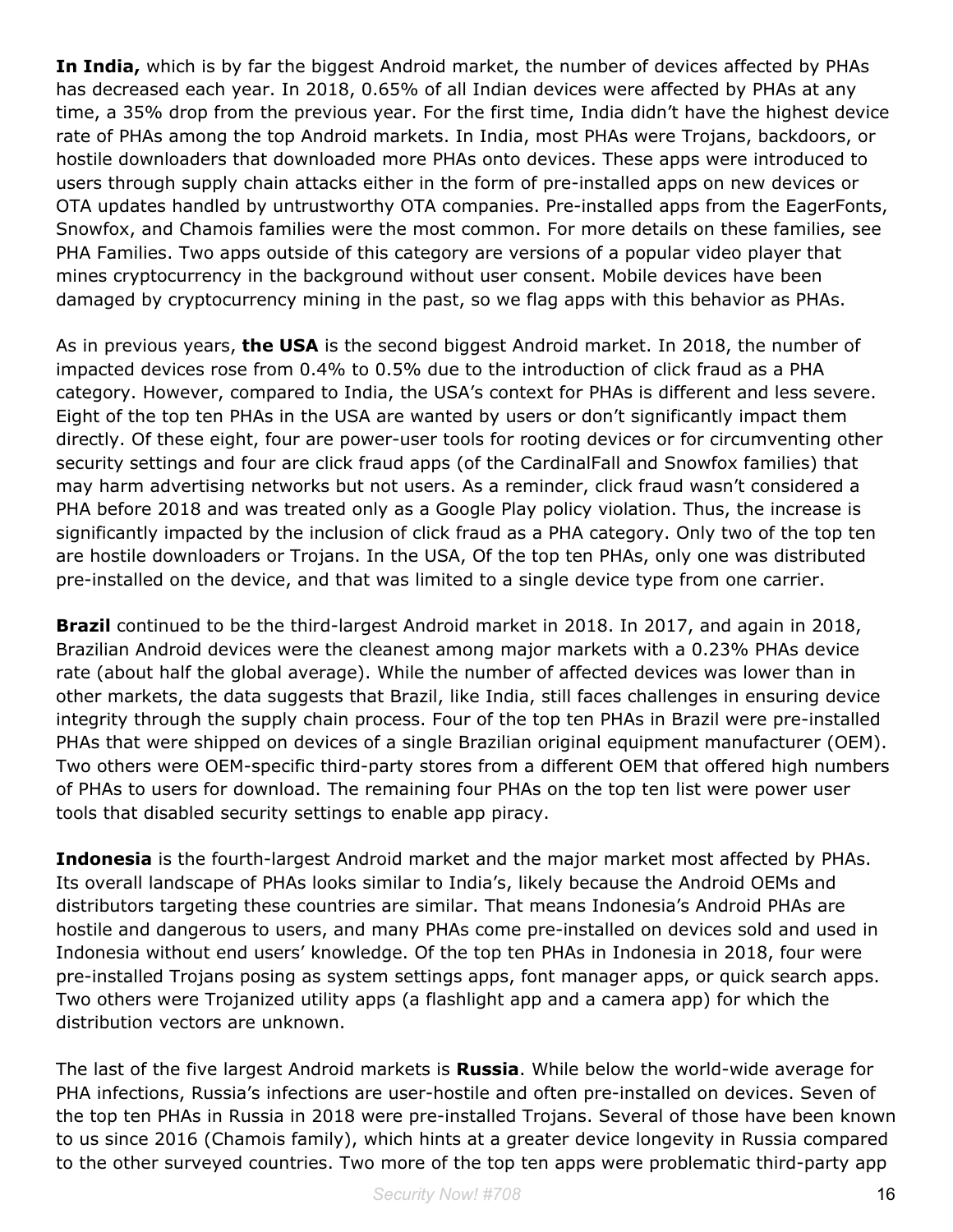stores that either offer many PHAs for download or tamper with device security settings without user consent.

#### **Device hygiene by Android version**

Newer versions of Android are less affected by PHAs. Android 8 and Android 9 have PHA rates that are at 0.19% and 0.18% respectively.

We attribute this trend to advancements in platform security. In particular, newer Android versions are more resilient to privilege escalation attacks that previously allowed PHAs to gain persistence on devices and protect themselves against removal attempts. On newer versions, GPP is effectively cleaning PHAs. In conjunction with platform changes, GPP is preventing PHAs from protecting themselves from removal or disabling.

PHA install rates from Google Play increased from 0.02% in 2017 to 0.04% in 2018 (+100% YoY). This increase is due to the inclusion of click fraud as a PHA category. As mentioned earlier, before 2018 click fraud wasn't considered a PHA and was treated only as a Google Play policy violation. If we remove the numbers for click fraud from these stats, the data shows that PHAs on Google Play declined by 31% year-over-year.

In Google Play, we can remove any app that shows PHA behavior. For apps outside of Google Play, this isn't the case. Because of this difference, in addition to actual installs, we also track installation attempts for apps installed from outside of Google Play. Not all installation attempts result in actual installs: if users heed the warning that an app is a type of PHA, they won't install the app. In particularly harmful cases, such as ransomware or banking phishing apps, Google Play Protect blocks the installation in addition to warning users.

In 2018 the total number of app installations in Google Play grew 16% compared to 2017.

The sideloaded PHA install rate also showed a drastic reduction from 1.48% in 2017 to 0.92% in 2018 (-38% YoY).

Outside of Google Play, PHA installation attempts in 2018 fell by 20% from the previous year. Google Play Protect stopped 73% of PHA installations from outside of Google Play in 2018 compared to 71% in 2017 and 59% in 2016. The other 27% were a combination of apps that were installed before we identified them as PHAs and users who ignored Google Play Protect's warnings.

Google Play Protect prevented 1.6 billion PHA installation attempts from outside of Google Play in 2018.

# **Outside of Google Play: Backdoors**

In 2018, backdoors were the most prevalent PHA category outside of Google Play where they make up 28.0% of all PHA installs and 0.26% of all app installs (up from 0.22% in 2017). Last year, backdoor apps were mainly targeting devices in Russia, Brazil, Mexico, and Vietnam.

As the prevalence of Trojans and hostile downloaders decreased in 2018, backdoors took the top spot. However, the spread of backdoor PHAs is attributed to a specific PHA family—Chamois—that we previously discussed publicly. Chamois apps are pre-installed on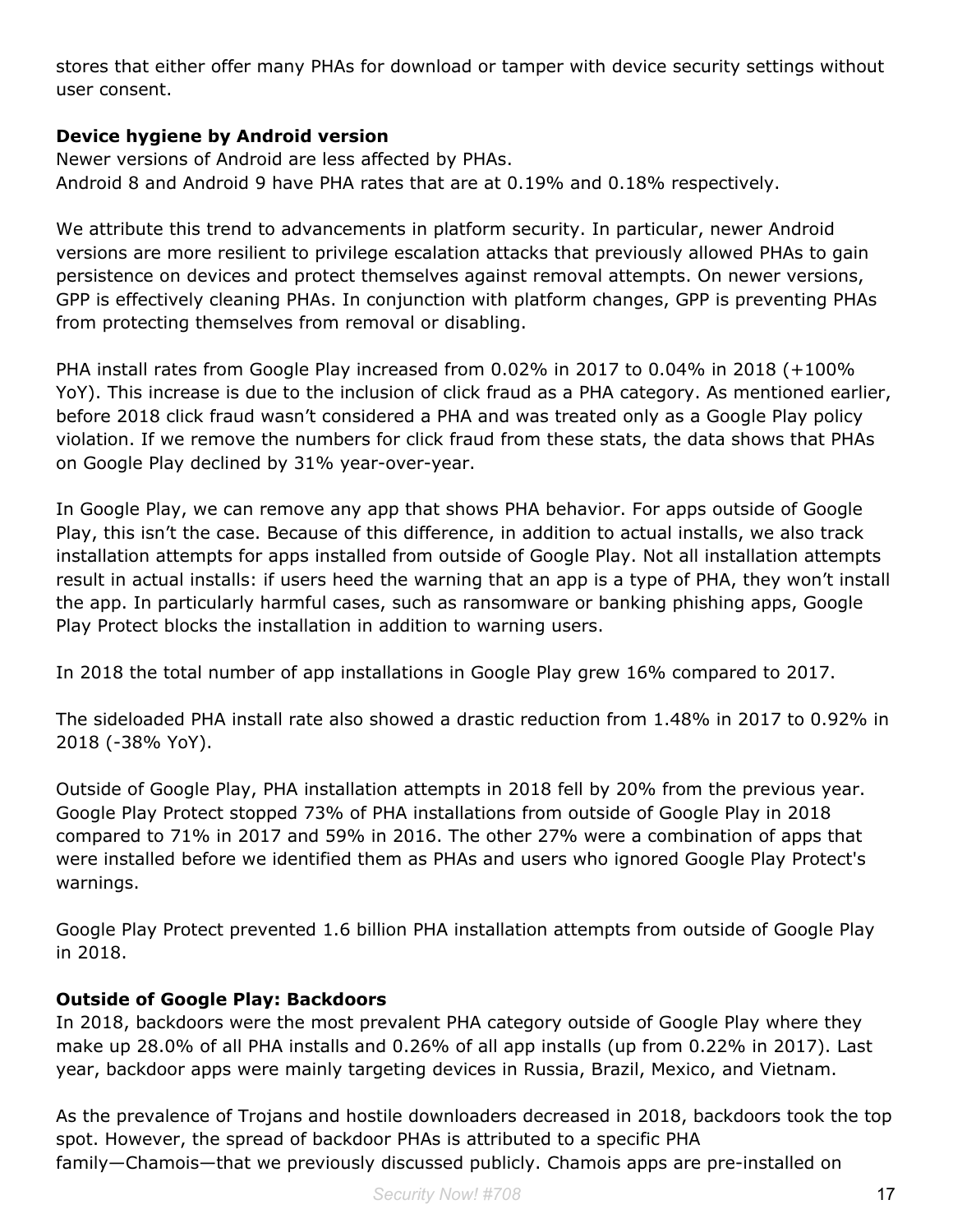popular devices from different OEMs that didn't carefully scan for malware. As a consequence, users are buying compromised systems. When users start up their new devices, the pre-installed Chamois apps (usually disguised as system apps) download and install PHAs and other apps in the background.

Like hostile downloaders, Trojans have many variations and aren't from a particular PHA family. The only noteworthy Trojans are those that mine cryptocurrency without user consent. As cryptocurrency prices rose dramatically at the end of 2017 and early 2018, the number of malicious actors also rose. Google Play Protect started warning users about the potential problems of cryptocurrency mining on their devices. In 2018, 4 of the top 11 Trojans were cryptocurrency miners, all embedded in a popular video player app (previously mentioned as the most prevalent PHA in India).

# **PHA Families**

Google Play Protect removes all apps it detects from Google Play that are part of any of the PHA families listed below.

#### **Chamois**

Chamois was one of the most impactful PHA families in Android in 2018 with more than 199 million installs. It originally emerged in late 2016 and again in early 2017; Google detected and disrupted the first two variants. After an eight month hiatus, Chamois re-emerged in November 2017 outside of Google Play. Chamois uses a variety of distribution mechanisms including being pre-installed, added as an advertising SDK, and injected into popular sideloaded applications. The Android security team implemented detection and remediation techniques across these channels, leading to a sharp decline in installs in 2018.

Chamois is a well-engineered, sophisticated piece of malware. As of November 2018, there were five known variants of the Chamois botnet family, three of which emerged after November 2017. These variants are comprised of four or five stages with anti-analysis features and a command-and-control infrastructure for deploying their payload. Google Play Protect classifies Chamois as a backdoor due to the remote command-and-control capabilities it has. The payloads for Chamois range from a variety of ad fraud payloads to SMS fraud to dynamic code loading.

#### **Snowfox**

Snowfox is an advertising SDK with two variants; one variant steals OAuth tokens from a device and the other injects JavaScript for click fraud into WebViews with loaded ads. The Snowfox campaign began in late 2017 and peaked in March 2018. Over the course of 2018, apps with the malicious Snowfox SDK were installed more than 16 million times.

Snowfox is predominantly distributed outside of Google Play by apps including the SDK. However there are some distribution mechanisms where an application dynamically downloads the Snowfox SDK as a plugin, probably to bypass static analysis.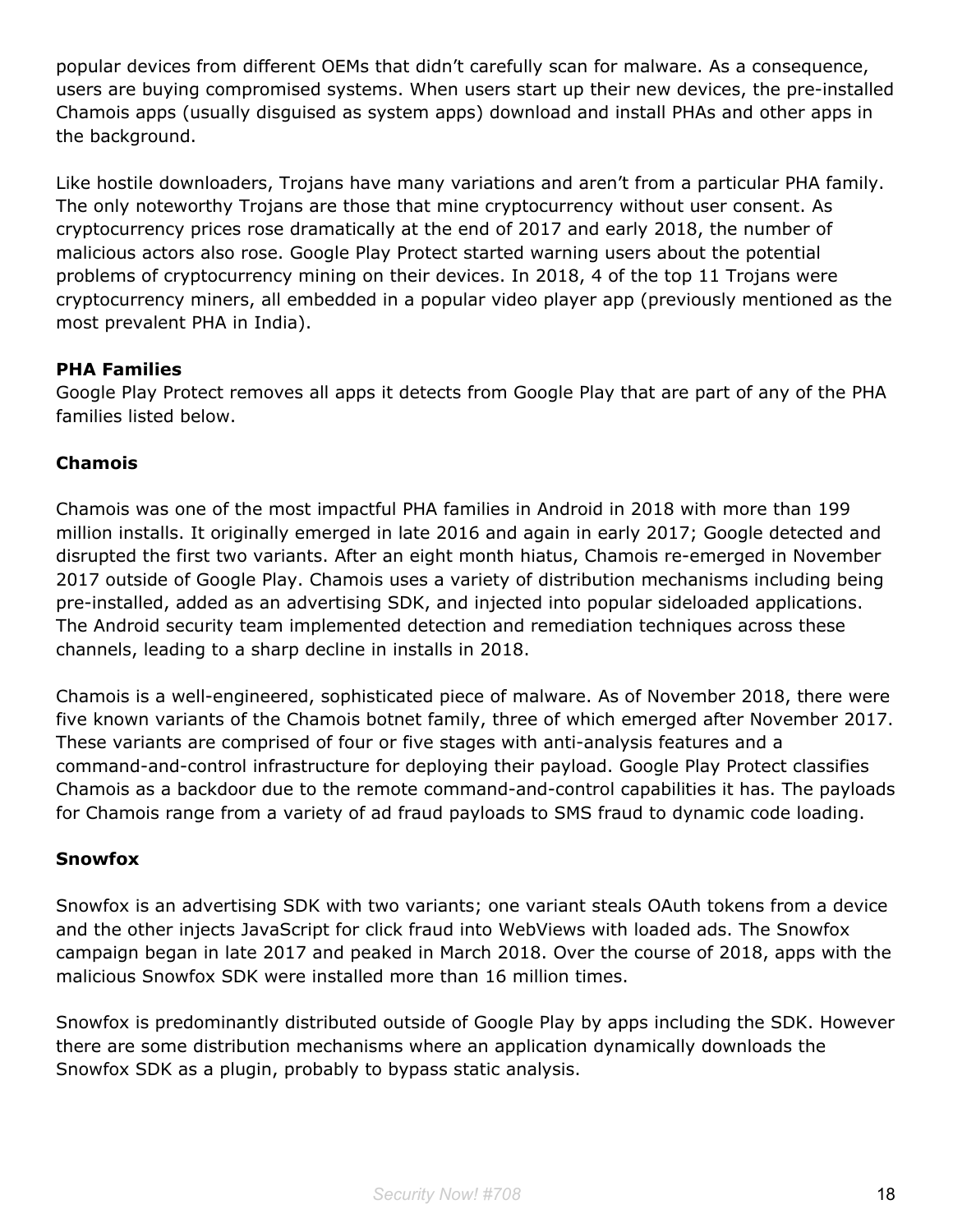# **Cosiloon**

Cosiloon is a family of hostile downloader PHAs that was pre-installed on uncertified Android devices. Cosiloon apps are two-stage PHAs with the first stage pre-installed on the device. There are two variants of the first stage: a standalone, pre-installed application and a backdoored System UI application. The first stage downloads and installs the second stage, which shows ads and installs other PHAs.

Cosiloon was initially detected in November 2017. In early 2018, Avast and Google Play Protect collaboratedon a threat analysis. Google Play Protect then deployed two remediation solutions to protect users. By March 2018, Cosiloon was largely eradicated from the Android ecosystem. Because it was pre-installed, Cosiloon was exclusively found outside of Google Play.

# **BreadSMS**

BreadSMS is a large PHA family that Google Play Protect began tracking in the beginning of 2017. BreadSMS evolved rapidly in 2018, accumulating over 11 million installs with approximately 98% of those occurring on Google Play.

In 2018, BreadSMS added cloaking and obfuscation techniques to evade detection. For example, when some BreadSMS apps detect that they are being analyzed, a disclosure and consent dialog opens for premium SMS messages. The dialog doesn't appear when running on users' devices. In 2018, BreadSMS added WAP fraud, subscribing users to services that charge their mobile bills without their knowledge or consent.

In 2018, 52.6% of BreadSMS installs occurred in Thailand and 19.1% occurred in Malaysia.

# **View SDK**

View SDK is a monetization SDK that uses JavaScript to perform ad click fraud. View SDK was originally discovered by Google Play Protect in December 2017. However, Google Play Protect didn't begin treating click fraud as a PHA category until March 2018. During 2018, there were approximately 5.2 million app installs containing View SDK. All of these installs were sideloaded; none occurred from Google Play.

Affected apps drop a JAR file containing View SDK during execution. View SDK then downloads JavaScript from a remote server and injects it into a WebView showing ads and triggering fake ad clicks without user intervention.

#### **Triada**

Triada software was first documented by Kaspersky in 2016 as a rooting Trojan. In mid-2017, Dr. Web documented a pre-installed backdoor variant where the log function in the Android framework of the device's firmware had been backdoored. Any application related to Triada can then communicate and perform commands using the backdoored log method. This variant also injects code into other processes, such as browsers or Google Play. The purpose of this backdoor was to show ads and install other applications.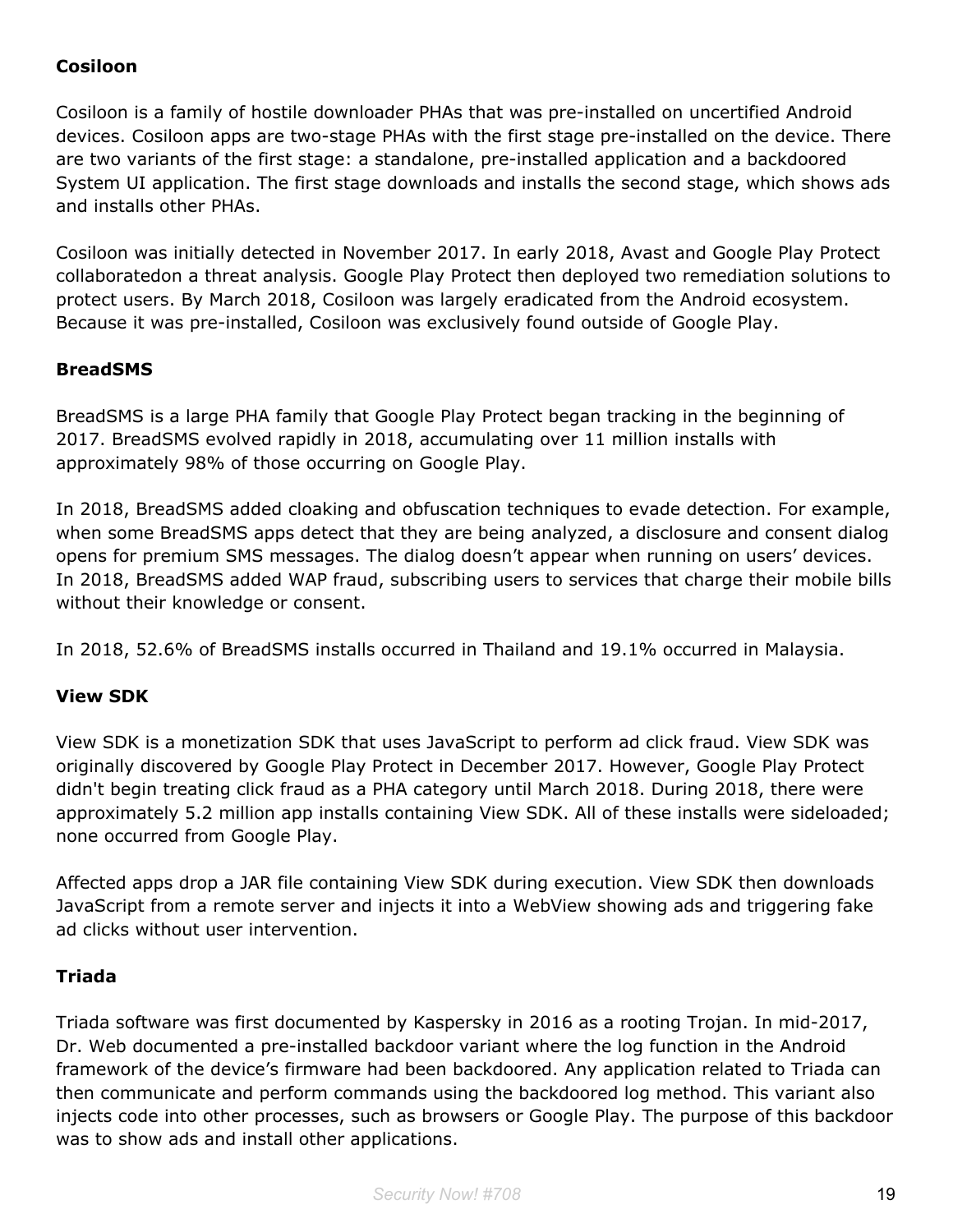During 2018, Google identified all Triada variants, including new ones, and all devices infected with Triada. Based on this information Google reached out to OEMs to remediate. OEMs provided users with system updates that removed the Triada backdoor.

# **CardinalFall**

CardinalFall is a large PHA family with an SDK that implements click fraud and, in some cases, dynamic code loading. The CardinalFall SDK uses encrypted communication with a number of command-and-control servers to evade detection. The servers provide CardinalFall apps with specific ad IDs (including AdMob and Facebook ad IDs) that are used to serve ads to the affected devices. When an ad is fetched, the CardinalFall app uses the click API on a WebView to automatically trigger fake clicks on the loaded ad without user intervention.

More than 90% of all CardinalFall apps have been found on Google Play. The countries most significantly affected by this PHA family in 2018 were India, the US, and Pakistan; although users in more than 10 other countries were also impacted.

# **FlashingPuma**

FlashingPuma is a large click fraud family discovered in 2018. More than 75% of these apps are from outside of Google Play. The FlashingPuma SDK fetches ads and generates fake clicks without user intervention, crediting the fraudsters.

FlashingPuma apps were propagated worldwide, but India was the most affected country with 30% of all installs. Enforcement fluctuated during 2018, as new variants were being produced and identified. Now Google Play Protect is detecting all apps that belong to this family, whose footprint is significantly reduced.

# **EagerFonts**

EagerFonts is an SDK embedded in the Fonts apps that come pre-installed on some Android devices. The EagerFonts PHA family was discovered by Google in mid-2018 and at its peak was present in approximately 12 million devices globally across hundreds of OEMs. Google Play Protect treats EagerFonts as a backdoor because it uses a remote server to dynamically download and run fake plugins; these are known PHAs, including Chamois and Snowfox. Unlike other hostile downloaders, EagerFonts didn't install an app, but loaded and ran the fake plugins dynamically in the original app's process.

Google has worked with the affected OEMs to remediate the EagerFonts infections. Upon discovering this family, Google immediately stemmed the infection by halting the shipment of new builds containing the PHAs.

# **Idle Coconut**

Idle Coconut is an SDK that developers include in their apps for monetization. The apps double as end points of a certain commercial VPN that routes traffic through affected Android devices. The SDKs use a websocket for communications with a command-and-control (CnC) server and then connect to hosts that the CnC commanded over "normal" sockets. None of this behavior is